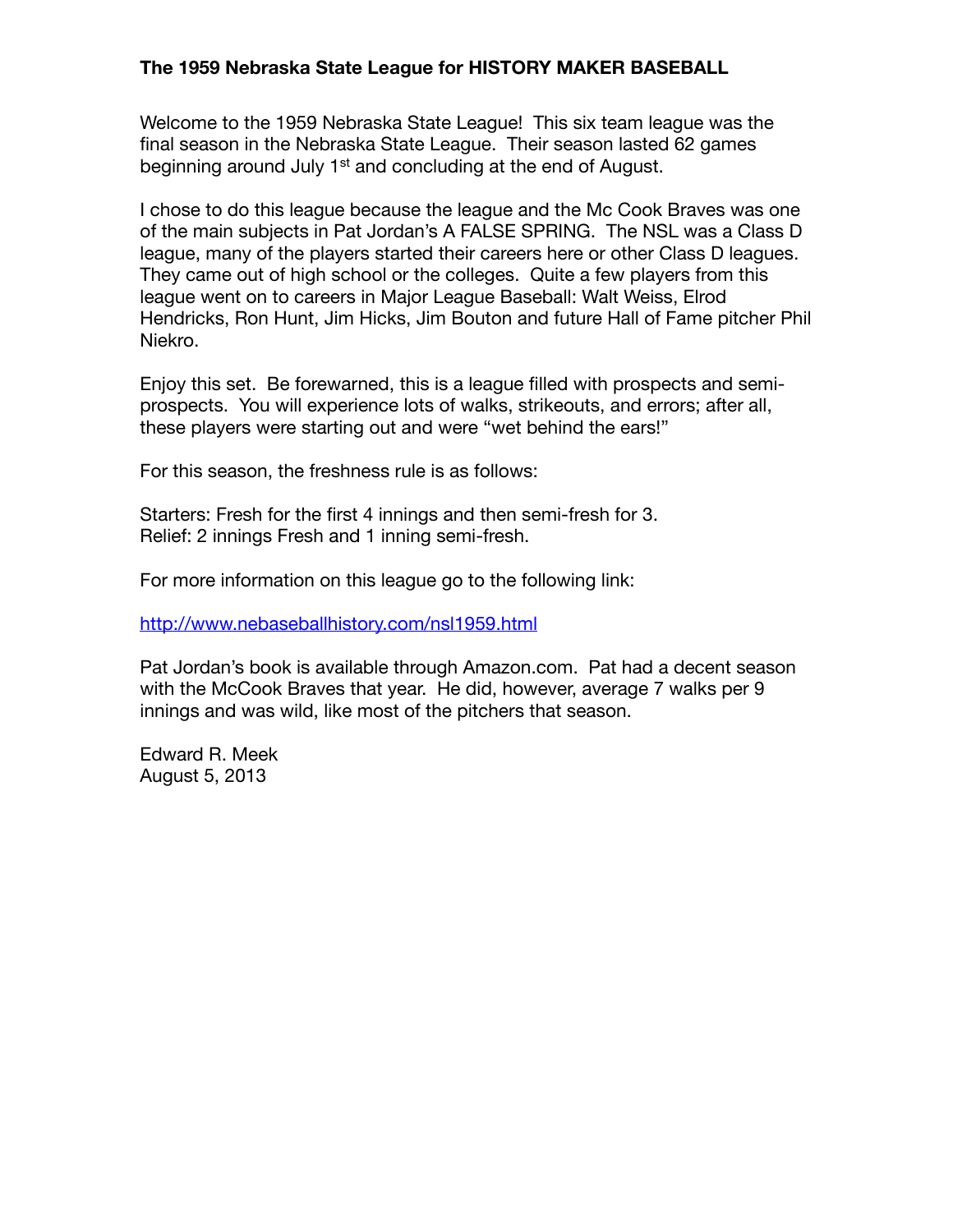|                         | <b>Bobby Coggins</b>                 |                 | <b>William Fontana</b>               |                 | <b>Jack Aker</b>                     |                 | <b>Rob Geissinger</b>                |                 | <b>Mike Maloney</b>                  |                         | <b>Paul Gammell</b>                  |
|-------------------------|--------------------------------------|-----------------|--------------------------------------|-----------------|--------------------------------------|-----------------|--------------------------------------|-----------------|--------------------------------------|-------------------------|--------------------------------------|
| 1B                      | 1959 Grand Island                    | 2B              | 1959 Grand Island                    | <b>OF</b>       | 1959 Grand Island                    | <b>OF</b>       | 1959 Grand Island                    | <b>OF</b>       | 1959 Grand Island                    | 3B                      | 1959 Grand Island                    |
| <b>Pitch</b>            | Bat L                                | Pitch           | Bat L                                | <b>Pitch</b>    | Bat R                                | <b>Pitch</b>    | Bat R                                | <b>Pitch</b>    | <b>Bat R</b>                         | <b>Pitch</b>            | Bat L                                |
|                         | *Scrapper                            |                 | <b>Scrapper</b>                      |                 | <b>Scrapper</b>                      |                 | <b>Scrapper</b>                      |                 | <b>Scrapper</b>                      |                         | <b>Scrapper</b>                      |
|                         |                                      |                 | *Champion                            |                 | <b>Utility</b>                       |                 | *Champion                            |                 | *Utility                             |                         | *SadSack                             |
|                         | <b>Whiffer</b>                       |                 | *Whiffer                             |                 | Whiffer                              |                 | *Whiffer                             |                 |                                      |                         | <b>Whiffer</b>                       |
|                         | <b>Patient</b>                       |                 | <b>Patient</b>                       |                 | <b>Patient</b>                       |                 | <b>Patient</b>                       |                 |                                      |                         | *Patient                             |
| IP:                     | AB: 199                              | IP:             | AB: 192                              | IP:<br>18       | AB: 173                              | IP:             | AB: 170                              | IP:             | AB: 168                              | IP:                     | AB: 150                              |
| <b>Fielding</b>         | <b>Running</b>                       | <b>Fielding</b> | Running                              | <b>Fielding</b> | Running                              | <b>Fielding</b> | Running                              | <b>Fielding</b> | <b>Running</b>                       | <b>Fielding</b>         | <b>Running</b>                       |
| Iron                    | <b>Stoic</b>                         | Iron            |                                      | Iron            | <b>DBL Active</b>                    | Iron            | *Active                              | Iron            | <b>Active</b>                        | Iron                    |                                      |
|                         | Experience                           |                 | <b>Experience</b>                    |                 | <b>Experience</b>                    |                 | <b>Experience</b>                    |                 | <b>Experience</b>                    |                         | <b>Experience</b>                    |
|                         | *Prospect                            |                 | <b>Prospect</b>                      |                 | <b>Prospect</b>                      |                 | *Prospect                            |                 | <b>Prospect</b>                      |                         | <b>Prospect</b>                      |
|                         | Lee Jensen                           |                 | <b>Arnie Link</b>                    |                 | <b>Byron Hobbensiefken</b>           |                 | <b>William Kingston</b>              |                 | <b>Jay Bucher</b>                    |                         | <b>Daniel Drake</b>                  |
| SS-3B 1959 Grand Island |                                      | SS              | 1959 Grand Island                    | OF              | 1959 Grand Island                    | C.              | 1959 Grand Island                    | C               | 1959 Grand Island                    | <b>OF</b>               | 1959 Grand Island                    |
| <b>Pitch</b>            | Bat R                                | <b>Pitch</b>    | Bat R                                | <b>Pitch</b>    | Bat L                                | <b>Pitch</b>    | Bat R                                | <b>Pitch</b>    | Bat R                                | Pitch                   | Bat R                                |
|                         | *Scrapper                            |                 | <b>Scrapper</b><br>*Utility          |                 | *Scrapper<br>*Hero                   |                 | Scrapper<br>*Utility                 |                 | <b>Scrapper</b><br><b>Utility</b>    |                         | <b>Scrapper</b><br>*Utility          |
|                         | <b>Utility</b>                       |                 | *SadSack                             |                 | *Champion                            |                 | *SadSack                             |                 | <b>SadSack</b>                       |                         | *SadSack                             |
|                         | Whiffer                              |                 | Whiffer                              |                 | *Whiffer                             |                 | Whiffer                              |                 | Whiffer                              |                         | Whiffer                              |
|                         |                                      |                 | *Patient                             |                 | <b>Patient</b>                       |                 | <b>Patient</b>                       |                 | *Patient                             |                         | <b>Patient</b>                       |
| IP:                     | AB: 142                              | IP:             | AB: 134                              | IP:             | AB: 131                              | IP:             | AB: 72                               | IP:             | AB: 67                               | IP:                     | AB: 66                               |
| <b>Fielding</b>         | <b>Running</b>                       | <b>Fielding</b> | Running                              | <b>Fielding</b> | Running                              | <b>Fielding</b> | Running                              | <b>Fielding</b> | <b>Running</b>                       | <b>Fielding</b>         | Running                              |
| <b>Iron</b>             |                                      | Iron            | <b>Active</b>                        | Iron            | *Active                              | <b>Iron</b>     | *Active                              | Iron            | <b>Stoic</b>                         | Iron                    | *Active                              |
|                         | <b>Experience</b><br><b>Prospect</b> |                 | <b>Experience</b><br><b>Prospect</b> |                 | <b>Experience</b><br><b>Prospect</b> |                 | <b>Experience</b><br><b>Prospect</b> |                 | <b>Experience</b><br><b>Prospect</b> |                         | <b>Experience</b><br><b>Prospect</b> |
|                         | <b>Nelson Pagan</b>                  |                 | <b>Willard Bishop</b>                |                 | <b>William Reagan</b>                |                 | <b>Tony Filicchia</b>                |                 | <b>Larry Danforth</b>                |                         | <b>Jose Santiago</b>                 |
| C                       | 1959 Grand Island                    | <b>UT</b>       | 1959 Grand Island                    | UT              | 1959 Grand Island                    | <b>SP</b>       | 1959 Grand Island                    | <b>SP</b>       | 1959 Grand Island                    | SP-RP 1959 Grand Island |                                      |
| Pitch                   | Bat R                                | <b>Pitch</b>    | Bat R                                | <b>Pitch</b>    | Bat L                                | Pitch R         | Bat R                                | Pitch L         | Bat L                                | Pitch R                 | Bat R                                |
|                         | <b>Scrapper</b>                      |                 | <b>Scrapper</b><br>*Utility          |                 | *Scrapper                            | Ace             | <b>Scrapper</b><br><b>Utility</b>    | *Ace            | <b>Scrapper</b>                      |                         | <b>Scrapper</b>                      |
|                         | <b>Utility</b>                       |                 | *SadSack                             |                 |                                      | *Flash          | <b>SadSack</b>                       | *Flash          | <b>Utility</b>                       | <b>Flash</b>            |                                      |
|                         | <b>Whiffer</b>                       |                 | Whiffer                              |                 | Whiffer                              |                 | Whiffer                              |                 | <b>Whiffer</b>                       | *Wild                   | *Whiffer                             |
|                         | *Patient                             |                 | <b>Patient</b>                       |                 | <b>Patient</b>                       |                 | <b>Patient</b>                       |                 | *Patient                             |                         | <b>Eager</b>                         |
| IP:                     | AB: 56                               | IP:             | AB:<br>38                            | IP:             | AB: 32                               | IP: 111         | AB:                                  | IP:<br>90       | AB:                                  | IP:<br>76               | AB:                                  |
| <b>Fielding</b>         | Running                              | <b>Fielding</b> | <b>Running</b>                       | <b>Fielding</b> | Running                              | <b>Fielding</b> | Running                              | <b>Fielding</b> | Running                              | <b>Fielding</b>         | Running                              |
| Iron                    | <b>Stoic</b>                         | Iron            | *Active                              | Iron            | *Active                              | Iron            | <b>Stoic</b>                         | Iron            | <b>Stoic</b>                         | Iron                    | <b>Stoic</b>                         |
|                         | <b>Experience</b><br><b>Prospect</b> |                 | <b>Experience</b><br><b>Prospect</b> |                 | <b>Experience</b><br><b>Prospect</b> |                 | <b>Experience</b><br><b>Prospect</b> |                 | <b>Experience</b><br><b>Prospect</b> |                         | <b>Experience</b><br><b>Prospect</b> |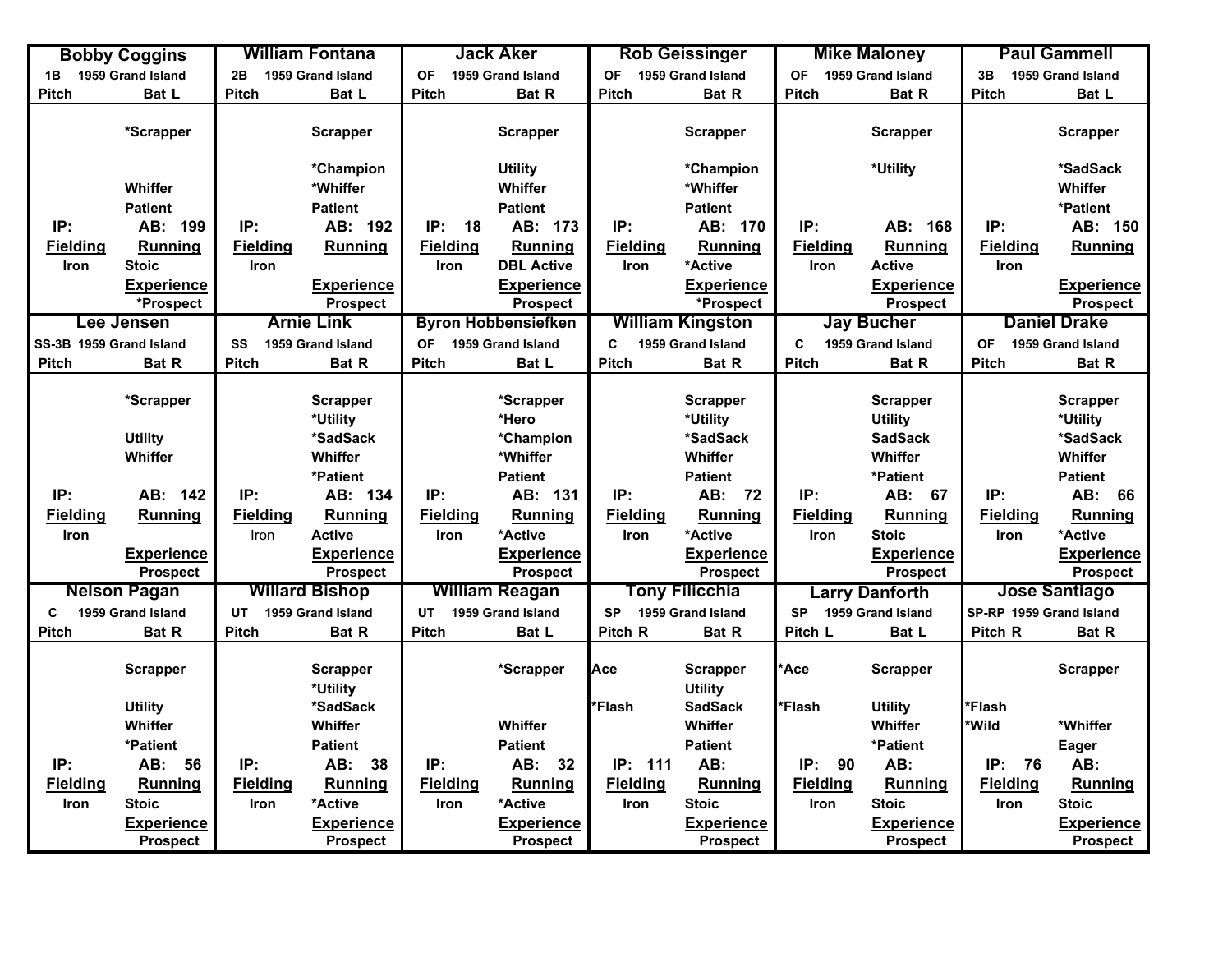|                                                               | <b>Dario Segui</b>                                                                   |                                                        | <b>Bob Villasenor</b>                                                                                     |                                                               | <b>Bert Griffin</b>                                                                                      |                                                      | <b>Jack Schwabl</b>                                                                                      |                                                                      | <b>Michael Roberts</b>                                                                                          |  |
|---------------------------------------------------------------|--------------------------------------------------------------------------------------|--------------------------------------------------------|-----------------------------------------------------------------------------------------------------------|---------------------------------------------------------------|----------------------------------------------------------------------------------------------------------|------------------------------------------------------|----------------------------------------------------------------------------------------------------------|----------------------------------------------------------------------|-----------------------------------------------------------------------------------------------------------------|--|
| SP-RP 1959 Grand Island                                       |                                                                                      | <b>SP</b>                                              | 1959 Grand Island                                                                                         | <b>SP</b>                                                     | 1959 Grand Island                                                                                        | RP-SP 1959 Grand Island                              |                                                                                                          | <b>RP</b>                                                            | 1959 Grand Island                                                                                               |  |
| Pitch R                                                       | Bat R                                                                                | Pitch R                                                | Bat R                                                                                                     | Pitch L                                                       | Bat L                                                                                                    | Pitch R                                              | Bat R                                                                                                    | Pitch L                                                              | Bat L                                                                                                           |  |
|                                                               | <b>Scrapper</b>                                                                      |                                                        | <b>Scrapper</b>                                                                                           |                                                               | <b>Scrapper</b>                                                                                          | *Workman                                             | <b>Scrapper</b>                                                                                          | Struggler<br>Workman                                                 | <b>Scrapper</b>                                                                                                 |  |
| *Flash<br><b>Control</b><br>IP: 62<br><b>Fielding</b><br>Iron | Whiffer<br>Eager<br>AB:<br>Running<br><b>Stoic</b><br><b>Experience</b><br>*Prospect | *Flash<br>Wild<br>IP:<br>50<br><b>Fielding</b><br>Iron | <b>Utility</b><br>Whiffer<br>*Patient<br>AB:<br>Running<br><b>Stoic</b><br><b>Experience</b><br>*Prospect | <b>Flash</b><br>*Wild<br>IP:<br>30<br><b>Fielding</b><br>Iron | <b>Utility</b><br>Whiffer<br>*Patient<br>AB:<br>Running<br><b>Stoic</b><br><b>Experience</b><br>Prospect | *Flash<br>*Wild<br>IP: 29<br><b>Fielding</b><br>Iron | <b>Utility</b><br>Whiffer<br>*Patient<br>AB:<br>Running<br><b>Stoic</b><br><b>Experience</b><br>Prospect | <b>Flash</b><br><b>DBL Wild</b><br>IP: 15<br><b>Fielding</b><br>Iron | <b>Utility</b><br>Whiffer<br>*Patient<br>AB:<br>Running<br><b>Stoic</b><br><b>Experience</b><br><b>Prospect</b> |  |
|                                                               |                                                                                      |                                                        |                                                                                                           |                                                               |                                                                                                          |                                                      |                                                                                                          |                                                                      |                                                                                                                 |  |
|                                                               |                                                                                      | <b>MGR: Art Mazmanian</b>                              | 1959 Grand Island A's<br>32-39<br><b>Ryder Park</b><br>1959 Nebraska State Lg                             |                                                               |                                                                                                          |                                                      |                                                                                                          |                                                                      |                                                                                                                 |  |
|                                                               |                                                                                      |                                                        |                                                                                                           |                                                               |                                                                                                          |                                                      |                                                                                                          |                                                                      |                                                                                                                 |  |
|                                                               |                                                                                      |                                                        |                                                                                                           |                                                               |                                                                                                          |                                                      |                                                                                                          |                                                                      |                                                                                                                 |  |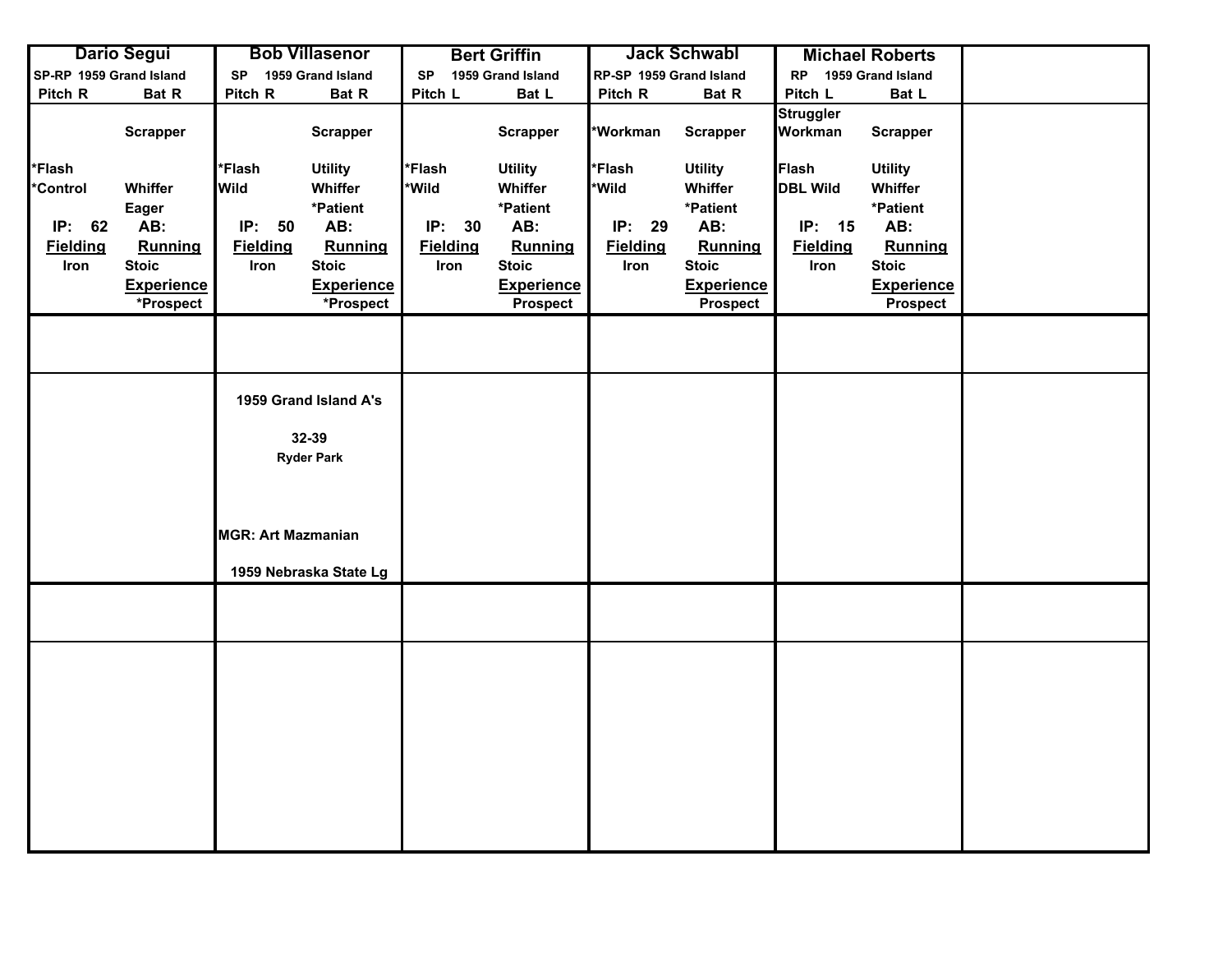|                    | <b>Arthur Cole</b>     |                     | Jerome Bonnabeau                  |                     | <b>Woody Huyke</b>   |                     | <b>Rafael Casillas</b>   |                     | <b>Robert Davis</b>               |                     | <b>Bob Barton</b>                 |
|--------------------|------------------------|---------------------|-----------------------------------|---------------------|----------------------|---------------------|--------------------------|---------------------|-----------------------------------|---------------------|-----------------------------------|
| <b>OF</b>          | 1959 Hastings          | OF-3B 1959 Hastings |                                   | 3B-SS 1959 Hastings |                      | 1B-OF 1959 Hastings |                          | 2B                  | 1959 Hastings                     | C.                  | 1959 Hastings                     |
| <b>Pitch</b>       | Bat R                  | <b>Pitch</b>        | Bat L                             | <b>Pitch</b>        | <b>Bat R</b>         | <b>Pitch</b>        | Bat L                    | <b>Pitch</b>        | Bat R                             | Pitch               | <b>Bat R</b>                      |
|                    | <b>Scrapper</b>        |                     | <b>Scrapper</b>                   |                     |                      |                     | <b>Scrapper</b>          |                     | <b>Scrapper</b>                   |                     | <b>Scrapper</b>                   |
|                    | *Utility               |                     | *Hero                             |                     | *Champion            |                     | Hero                     |                     | *Utility<br>*SadSack              |                     | Hero                              |
|                    | *Whiffer               |                     | *Good Eye                         |                     | *Whiffer             |                     |                          |                     | Whiffer                           |                     | Whiffer                           |
|                    | *Eager                 |                     | *Patient                          |                     | *Patient             |                     | *Eager                   |                     | *Patient                          |                     | *Patient                          |
| IP:                | AB: 239                | IP:                 | AB: 230                           | IP:                 | AB: 228              | IP:                 | AB: 184                  | IP:                 | AB: 173                           | IP:                 | AB: 143                           |
| <b>Fielding</b>    | <b>Running</b>         | <b>Fielding</b>     | Running                           | <b>Fielding</b>     | Running              | <b>Fielding</b>     | Running                  | <b>Fielding</b>     | Running                           | <b>Fielding</b>     | Running                           |
| Iron               |                        | Iron                | *Stoic                            | Iron                |                      | <b>Iron</b>         | *Stoic                   | Iron                |                                   | Iron                |                                   |
|                    | Experience             |                     | Experience                        |                     | <b>Experience</b>    |                     | <b>Experience</b>        |                     | <b>Experience</b>                 |                     | <b>Experience</b>                 |
| <b>DLTA-Triple</b> | <b>Prospect</b>        |                     | <b>Prospect</b>                   |                     | *Prospect            |                     | <b>Prospect</b>          |                     | <b>Prospect</b>                   |                     | <b>Prospect</b>                   |
|                    | <b>Billy Honor</b>     |                     | <b>Richard McKenna</b>            |                     | <b>Robert Morett</b> |                     | <b>Herb Raybourne</b>    |                     | <b>Willie Beaman</b>              |                     | <b>James Stallings</b>            |
| 1B                 | 1959 Hastings          | SS                  | 1959 Hastings                     | OF                  | 1959 Hastings        | C.                  | 1959 Hastings            | <b>OF</b>           | 1959 Hastings                     | <b>OF</b>           | 1959 Hastings                     |
| <b>Pitch</b>       | Bat L                  | <b>Pitch</b>        | Bat L                             | <b>Pitch</b>        | <b>Bat B</b>         | Pitch               | Bat R                    | <b>Pitch</b>        | Bat R                             | <b>Pitch</b>        | Bat L                             |
|                    | <b>Scrapper</b>        |                     | <b>Scrapper</b><br>*Utility       |                     | <b>Scrapper</b>      |                     | <b>Scrapper</b><br>*Hero |                     | <b>Scrapper</b>                   |                     | <b>Scrapper</b>                   |
|                    | *SadSack               |                     | <b>SadSack</b>                    |                     | *Champion            |                     | *Champion                |                     | *Utility                          |                     | *Hero                             |
|                    | Whiffer                |                     | Whiffer                           |                     | *Whiffer             |                     |                          |                     | Whiffer                           |                     | *Whiffer                          |
|                    | *Eager                 |                     | <b>Patient</b>                    |                     | *Patient             |                     | <b>Patient</b>           |                     |                                   |                     | <b>Patient</b>                    |
| IP:                | AB: 138                | IP:                 | AB: 127                           | IP:                 | AB: 103              | IP:                 | AB: 52                   | IP:                 | AB: 47                            | IP:                 | AB: 37                            |
| <b>Fielding</b>    | <b>Running</b>         | <b>Fielding</b>     | Running                           | <b>Fielding</b>     | Running              | <b>Fielding</b>     | Running                  | <b>Fielding</b>     | Running                           | <b>Fielding</b>     | Running                           |
| Iron               | <b>Stoic</b>           | Iron                | *Active                           | Iron                | *Stoic               | Iron                | *Active                  | Iron                | *Active                           | Iron                | *Active                           |
|                    | <b>Experience</b>      |                     | <b>Experience</b>                 |                     | <b>Experience</b>    |                     | <b>Experience</b>        |                     | <b>Experience</b>                 |                     | <b>Experience</b>                 |
|                    | <b>Prospect</b>        |                     | <b>Prospect</b>                   |                     | <b>Prospect</b>      |                     | *Prospect                |                     | Prospect                          |                     | <b>Prospect</b>                   |
|                    | <b>Gordon Achilles</b> |                     | <b>Barry Freitag</b>              |                     | <b>Bill Hands</b>    |                     | <b>Clell Quarles</b>     |                     | <b>John May</b>                   |                     | <b>Lowell Bussler</b>             |
| UT 1959 Hastings   |                        | UT                  | 1959 Hastings                     | SP-RP 1959 Hastings |                      | SP-RP 1959 Hastings |                          | RP-SP 1959 Hastings |                                   | RP-SP 1959 Hastings |                                   |
| <b>Pitch</b>       | Bat R                  | <b>Pitch</b>        | Bat R                             | Pitch R             | Bat R                | Pitch R             | Bat R                    | Pitch L             | Bat L                             | Pitch R             | Bat R                             |
|                    |                        |                     |                                   |                     |                      |                     |                          |                     |                                   |                     |                                   |
|                    |                        |                     | <b>Scrapper</b><br><b>Utility</b> | *Workman            | <b>Scrapper</b>      | <b>Workman</b>      | <b>Scrapper</b>          | *Struggler          | <b>Scrapper</b><br><b>Utility</b> | *Struggler          | <b>Scrapper</b><br><b>Utility</b> |
|                    | *Utility               |                     | <b>Sad Sack</b>                   | *Flash              | <b>SadSack</b>       | *Flash              | <b>SadSack</b>           | Flash               | <b>SadSack</b>                    | *Flash              | <b>SadSack</b>                    |
|                    | Whiffer                |                     | Whiffer                           | *Wild               | Whiffer              | *Wild               | Whiffer                  | Wild                | Whiffer                           |                     | Whiffer                           |
|                    | <b>Patient</b>         |                     | <b>Patient</b>                    |                     | *Eager               |                     | *Eager                   |                     | Eager                             |                     | <b>Eager</b>                      |
| IP:                | 30<br>AB:              | IP:                 | AB: 30                            | IP:<br>64           | AB:                  | IP:<br>60           | AB:                      | IP:<br>59           | AB:                               | IP:<br>53           | AB:                               |
| <b>Fielding</b>    | <b>Running</b>         | <b>Fielding</b>     | <b>Running</b>                    | <b>Fielding</b>     | Running              | <b>Fielding</b>     | Running                  | <b>Fielding</b>     | <b>Running</b>                    | <b>Fielding</b>     | <b>Running</b>                    |
| Iron               | <b>Stoic</b>           | Iron                | *Active                           | Iron                | <b>Stoic</b>         | Iron                | <b>Stoic</b>             | Iron                | <b>Stoic</b>                      | Iron                | <b>Stoic</b>                      |
|                    | <b>Experience</b>      |                     | <b>Experience</b>                 |                     | <b>Experience</b>    |                     | <b>Experience</b>        |                     | <b>Experience</b>                 |                     | <b>Experience</b>                 |
|                    | *Prospect              |                     | <b>Prospect</b>                   |                     | <b>Prospect</b>      |                     | <b>Prospect</b>          |                     | <b>Prospect</b>                   |                     | <b>Prospect</b>                   |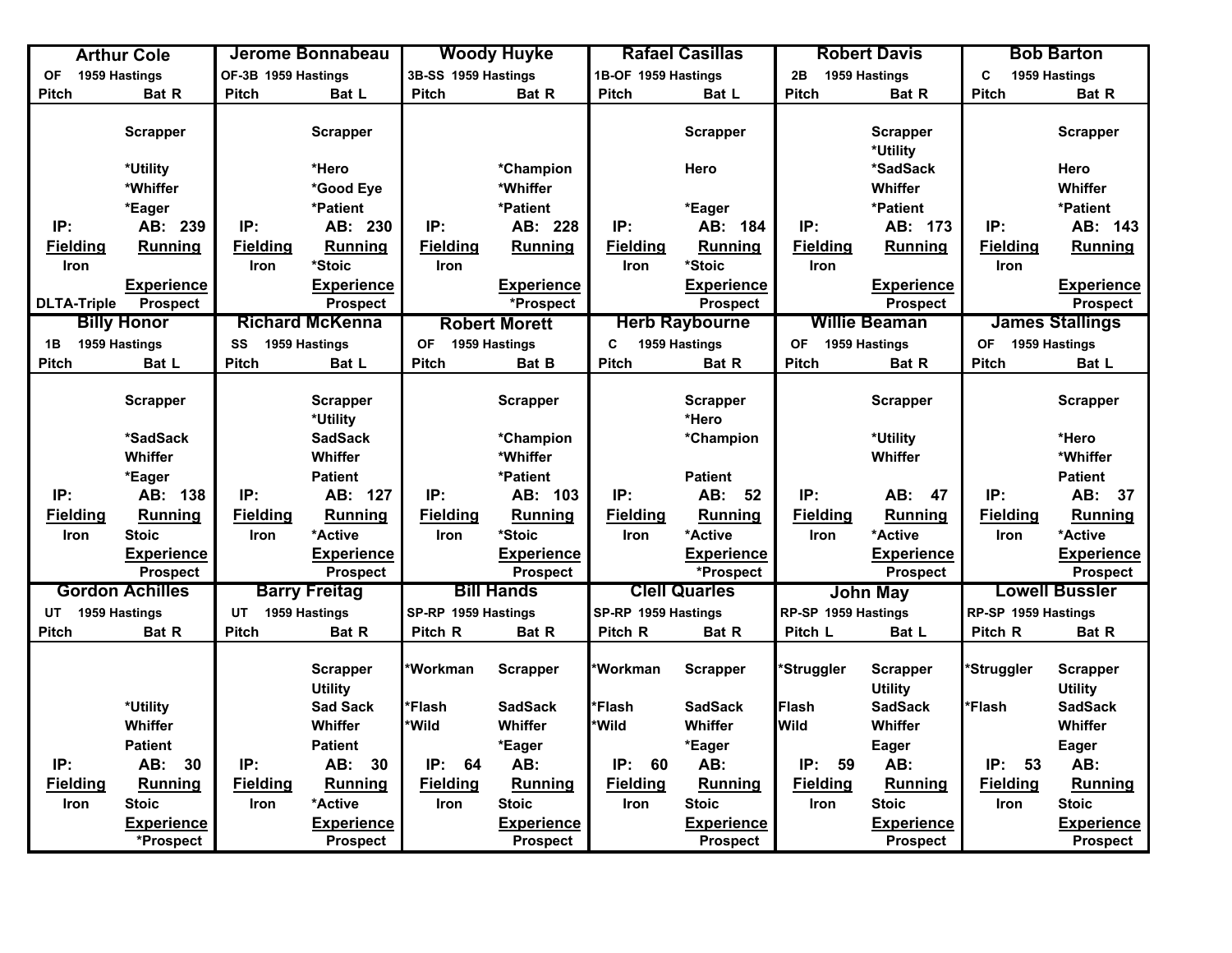|                  | <b>Fred Wenz</b>     |                         | <b>Mark Opatt</b>      |                     | <b>Raymond Moulder</b> |                     | <b>Rudy Tretter</b> |                     | <b>Carl Shelen</b> |                     | <b>Jackie Blehm</b> |
|------------------|----------------------|-------------------------|------------------------|---------------------|------------------------|---------------------|---------------------|---------------------|--------------------|---------------------|---------------------|
| <b>SP</b>        | 1959 Hastings        | <b>RP</b>               | 1959 Hastings          | SP-RP 1959 Hastings |                        | SP-RP 1959 Hastings |                     | SP-RP 1959 Hastings |                    | RP-SP 1959 Hastings |                     |
| Pitch R          | Bat R                | Pitch R                 | Bat R                  | Pitch L             | Bat R                  | Pitch R             | Bat R               | Pitch R             | Bat R              | Pitch R             | Bat R               |
| <b>Struggler</b> |                      |                         |                        | Struggler           |                        |                     |                     |                     |                    | <b>Struggler</b>    |                     |
| Workman          | <b>Scrapper</b>      | *Star                   | <b>Scrapper</b>        | Workman             | <b>Scrapper</b>        | *Ace                | <b>Scrapper</b>     | *Workman            | <b>Scrapper</b>    | Workman             | <b>Scrapper</b>     |
|                  | <b>Utility</b>       |                         |                        |                     |                        |                     |                     |                     |                    |                     |                     |
| *Flash           | <b>SadSack</b>       | *Flash                  | Hero                   | *Flash              |                        | *Flash              | *SadSack            | <b>Flash</b>        | *SadSack           |                     | *SadSack            |
| <b>Wild</b>      | Whiffer              | *Wild                   | Whiffer                | <b>Wild</b>         | Whiffer                |                     | Whiffer             | *Wild               | Whiffer            | *Wild               | Whiffer             |
|                  | Eager                |                         | Eager                  |                     | Eager                  |                     | Eager               |                     | Eager              |                     | Eager               |
| IP: 51           | AB:                  | IP:<br>48               | AB:                    | IP:<br>43           | AB:                    | IP: 38              | AB:                 | IP: 25              | AB:                | IP: 21              | AB:                 |
| <b>Fielding</b>  | <b>Running</b>       | <b>Fielding</b>         | Running                | <b>Fielding</b>     | <b>Running</b>         | <b>Fielding</b>     | Running             | <b>Fielding</b>     | Running            | <b>Fielding</b>     | Running             |
| Iron             | <b>Stoic</b>         | Iron                    | <b>Stoic</b>           | Iron                | <b>Stoic</b>           | Iron                | <b>Stoic</b>        | Iron                | <b>Stoic</b>       | Iron                | <b>Stoic</b>        |
|                  | <b>Experience</b>    |                         | <b>Experience</b>      |                     | <b>Experience</b>      |                     | <b>Experience</b>   |                     | <b>Experience</b>  |                     | <b>Experience</b>   |
|                  | <b>Prospect</b>      |                         | <b>Prospect</b>        |                     | <b>Prospect</b>        |                     | <b>Prospect</b>     |                     | <b>Prospect</b>    |                     | <b>Prospect</b>     |
|                  | <b>Elizardo Toro</b> |                         |                        |                     |                        |                     |                     |                     |                    |                     |                     |
| RP 1959 Hastings |                      |                         |                        |                     |                        |                     |                     |                     |                    |                     |                     |
| Pitch L          | Bat L                |                         |                        |                     |                        |                     |                     |                     |                    |                     |                     |
| <b>Struggler</b> |                      |                         |                        |                     |                        |                     |                     |                     |                    |                     |                     |
| Workman          | <b>Scrapper</b>      |                         | 1959 Hastings Giants   |                     |                        |                     |                     |                     |                    |                     |                     |
|                  |                      |                         |                        |                     |                        |                     |                     |                     |                    |                     |                     |
| <b>Flash</b>     | *SadSack             |                         | 23-39                  |                     |                        |                     |                     |                     |                    |                     |                     |
| Wild             | Whiffer              |                         | Duncan Field           |                     |                        |                     |                     |                     |                    |                     |                     |
|                  | Eager                |                         |                        |                     |                        |                     |                     |                     |                    |                     |                     |
| IP: 21           | AB:                  |                         |                        |                     |                        |                     |                     |                     |                    |                     |                     |
| <b>Fielding</b>  | <b>Running</b>       |                         |                        |                     |                        |                     |                     |                     |                    |                     |                     |
| Iron             | <b>Stoic</b>         | <b>MGR: Leo Schrall</b> |                        |                     |                        |                     |                     |                     |                    |                     |                     |
|                  | <b>Experience</b>    |                         |                        |                     |                        |                     |                     |                     |                    |                     |                     |
|                  | <b>Prospect</b>      |                         | 1959 Nebraska State Lg |                     |                        |                     |                     |                     |                    |                     |                     |
|                  |                      |                         |                        |                     |                        |                     |                     |                     |                    |                     |                     |
|                  |                      |                         |                        |                     |                        |                     |                     |                     |                    |                     |                     |
|                  |                      |                         |                        |                     |                        |                     |                     |                     |                    |                     |                     |
|                  |                      |                         |                        |                     |                        |                     |                     |                     |                    |                     |                     |
|                  |                      |                         |                        |                     |                        |                     |                     |                     |                    |                     |                     |
|                  |                      |                         |                        |                     |                        |                     |                     |                     |                    |                     |                     |
|                  |                      |                         |                        |                     |                        |                     |                     |                     |                    |                     |                     |
|                  |                      |                         |                        |                     |                        |                     |                     |                     |                    |                     |                     |
|                  |                      |                         |                        |                     |                        |                     |                     |                     |                    |                     |                     |
|                  |                      |                         |                        |                     |                        |                     |                     |                     |                    |                     |                     |
|                  |                      |                         |                        |                     |                        |                     |                     |                     |                    |                     |                     |
|                  |                      |                         |                        |                     |                        |                     |                     |                     |                    |                     |                     |
|                  |                      |                         |                        |                     |                        |                     |                     |                     |                    |                     |                     |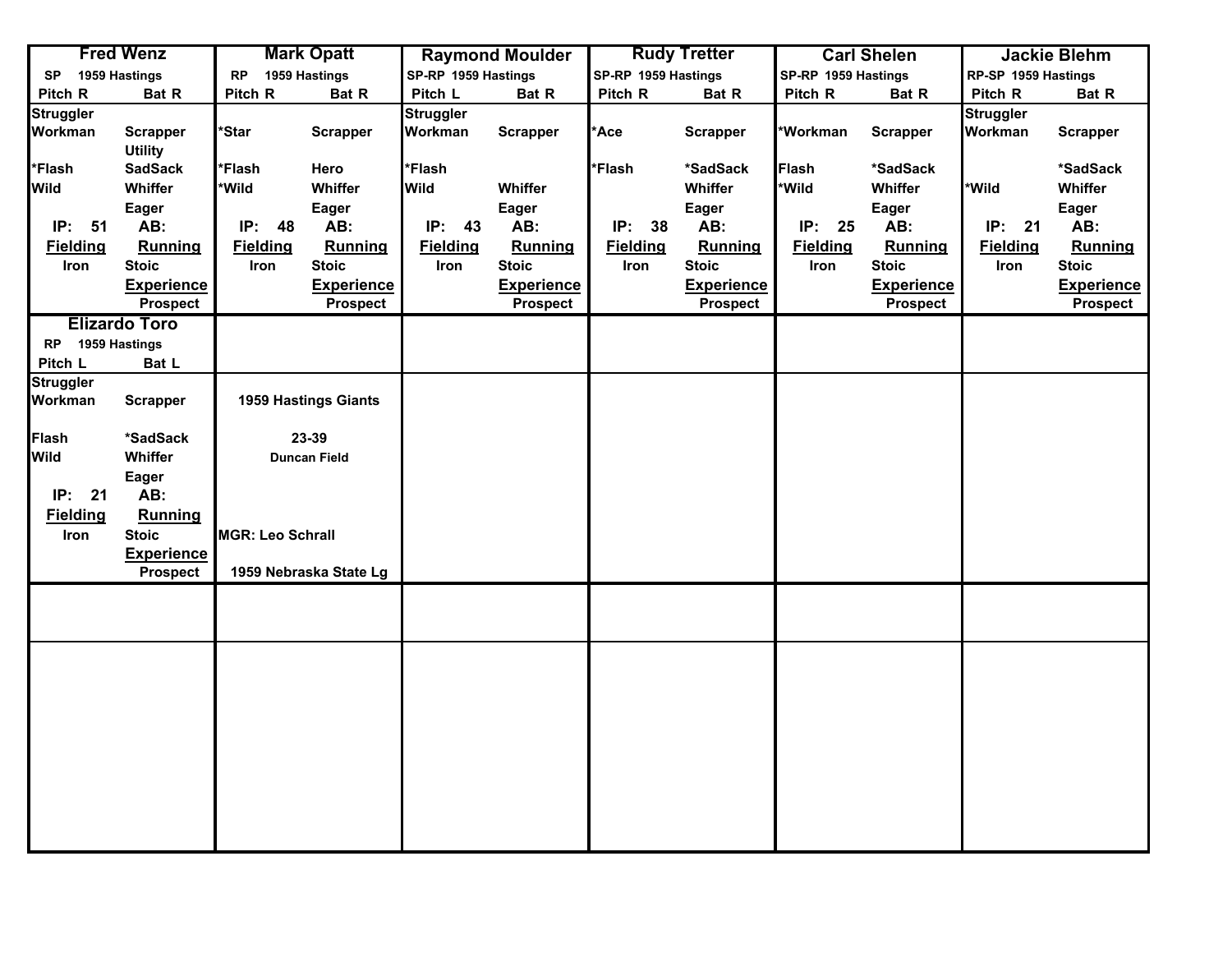|                   | <b>Al Weiss</b>                |                 | <b>Jim Hicks</b>               |                   | <b>Fred Loesekam</b>                 |                      | M.C. Moore                     |                      | <b>Robert McCauley</b>         |                 | <b>Fred Green</b>                    |
|-------------------|--------------------------------|-----------------|--------------------------------|-------------------|--------------------------------------|----------------------|--------------------------------|----------------------|--------------------------------|-----------------|--------------------------------------|
| 2B                | 1959 Holdredge                 | <b>OF</b>       | 1959 Holdredge                 | <b>OF</b>         | 1959 Holdredge                       | 3B-SS 1959 Holdredge |                                | 1B                   | 1959 Holdredge                 | <b>OF</b>       | 1959 Holdredge                       |
| <b>Pitch</b>      | Bat B                          | <b>Pitch</b>    | Bat R                          | <b>Pitch</b>      | <b>Bat R</b>                         | <b>Pitch</b>         | Bat R                          | <b>Pitch</b>         | Bat L                          | <b>Pitch</b>    | Bat L                                |
|                   | *Scrapper                      |                 |                                |                   | <b>Scrapper</b>                      |                      | *Scrapper                      |                      | <b>Scrapper</b>                |                 | <b>Scrapper</b>                      |
|                   | *Hero                          |                 | *Champion                      |                   | Hero                                 |                      |                                |                      | <b>Utility</b>                 |                 | *Utility                             |
|                   | *Whiffer                       |                 | *Whiffer                       |                   | *Whiffer                             |                      | *Whiffer                       |                      | Whiffer                        |                 | *Whiffer                             |
|                   |                                |                 | <b>Patient</b>                 |                   | <b>Patient</b>                       |                      | <b>Patient</b>                 |                      |                                |                 | *Eager                               |
| IP:               | AB: 247                        | IP:             | AB: 211                        | IP:               | AB: 208                              | IP:                  | AB: 193                        | IP:                  | AB: 164                        | IP:             | AB: 154                              |
| <b>Fielding</b>   | <b>Running</b>                 | <b>Fielding</b> | Running                        | <b>Fielding</b>   | Running                              | <b>Fielding</b>      | Running                        | <b>Fielding</b>      | Running                        | <b>Fielding</b> | Running                              |
| Iron              | <b>Active</b>                  | <b>Iron</b>     | *Active                        | Iron              | *Active                              | <b>Iron</b>          | <b>Active</b>                  | Iron                 | *Active                        | <b>Iron</b>     | *Active                              |
|                   | <b>Experience</b>              |                 | <b>Experience</b>              |                   | <b>Experience</b>                    |                      | <b>Experience</b>              |                      | <b>Experience</b>              |                 | <b>Experience</b>                    |
|                   | *Prospect                      |                 | <b>Prospect</b>                |                   | <b>Prospect</b>                      |                      | <b>Prospect</b>                |                      | <b>Prospect</b>                |                 | *Prospect                            |
|                   | <b>Lee Olmstead</b>            |                 | <b>Kenneth Eeles</b>           |                   | <b>Dave Timok</b>                    |                      | <b>Jack Johnson</b>            |                      | <b>Donald Andersen</b>         |                 | <b>Dexter Rolette</b>                |
| SS 1959 Holdredge |                                | C               | 1959 Holdredge                 | $\mathbf c$       | 1959 Holdredge                       | 1B                   | 1959 Holdredge                 | SS                   | 1959 Holdredge                 | 3B              | 1959 Holdredge                       |
| Pitch             | Bat R                          | <b>Pitch</b>    | <b>Bat R</b>                   | <b>Pitch</b>      | Bat L                                | <b>Pitch</b>         | <b>Bat R</b>                   | <b>Pitch</b>         | <b>Bat R</b>                   | <b>Pitch</b>    | Bat R                                |
|                   | *Scrapper                      |                 | <b>Scrapper</b>                |                   | <b>Scrapper</b>                      |                      | Scrapper                       |                      | <b>Scrapper</b>                |                 | <b>Scrapper</b>                      |
|                   | *Hero                          |                 | <b>Utility</b>                 |                   | Hero                                 |                      |                                |                      | *Hero                          |                 | *SadSack                             |
|                   | *Whiffer                       |                 | *Whiffer                       |                   | *Whiffer                             |                      | Whiffer                        |                      | *Whiffer                       |                 | Whiffer                              |
|                   | Patient                        |                 | *Patient                       |                   |                                      |                      | *Eager                         |                      | *Patient                       |                 |                                      |
| IP:               | AB: 99                         | IP:             | AB: 98                         | IP:               | AB: 93                               | IP:                  | AB: 85                         | IP:                  | AB: 69                         | IP:             | AB: 49                               |
| <b>Fielding</b>   | Running                        | <b>Fielding</b> | Running                        | <b>Fielding</b>   | Running                              | <b>Fielding</b>      | Running                        | <b>Fielding</b>      | Running                        | <b>Fielding</b> | Running                              |
| Iron              | <b>Active</b>                  | Iron            | <b>Active</b>                  | Iron              | *Stoic                               | <b>Iron</b>          | <b>Stoic</b>                   | Iron                 | *Active                        | Iron            | <b>Stoic</b>                         |
|                   | <b>Experience</b>              |                 | <b>Experience</b>              |                   | <b>Experience</b>                    |                      | <b>Experience</b>              |                      | <b>Experience</b>              |                 | <b>Experience</b>                    |
|                   | *Prospect                      |                 | <b>Prospect</b>                |                   | *Prospect                            |                      | *Prospect                      |                      | *Prospect                      |                 | <b>Prospect</b>                      |
|                   | <b>George Olson</b>            |                 | <b>Richard White</b>           |                   | <b>Alejandro Vargas</b>              |                      | <b>Jerry Sharp</b>             |                      | John Zahn                      |                 | <b>Fred Talbot</b>                   |
| C                 | 1959 Holdredge                 | <b>OF</b>       | 1959 Holdredge                 | SS 1959 Holdredge |                                      | <b>SP</b>            | 1959 Holdredge                 | SP-RP 1959 Holdredge |                                | <b>SP</b>       | 1959 Holdredge                       |
| <b>Pitch</b>      | Bat L                          | <b>Pitch</b>    | Bat L                          | <b>Pitch</b>      | Bat R                                | Pitch L              | Bat L                          | Pitch R              | Bat R                          | Pitch R         | Bat R                                |
|                   | *Scrapper<br>Hero              |                 | <b>Scrapper</b>                |                   | <b>Scrapper</b><br><b>Utility</b>    | <b>Star</b>          | *Scrapper                      |                      | <b>Scrapper</b>                | <b>Star</b>     | <b>Scrapper</b>                      |
|                   | *Champion                      |                 | <b>SadSack</b>                 |                   | <b>SadSack</b>                       | *Flash               | <b>Utility</b>                 | Flash                | *SadSack                       | <b>Flash</b>    | Hero                                 |
|                   | Whiffer                        |                 | *Whiffer                       |                   | Whiffer                              |                      | *Whiffer                       | *Wild                | <b>Good Eye</b>                | <b>Wild</b>     | Whiffer                              |
|                   | *Patient                       |                 | Eager                          |                   | <b>Patient</b>                       |                      | Eager                          |                      | *Eager                         |                 | *Eager                               |
| IP:               | AB: 39                         | IP:             | AB:<br>39                      | IP:               | AB: 20                               | IP: 77               | AB:                            | IP:<br>70            | AB:                            | IP:<br>67       | AB:                                  |
| <b>Fielding</b>   | <b>Running</b>                 | <b>Fielding</b> | Running                        | <b>Fielding</b>   | Running                              | <b>Fielding</b>      | Running                        | <b>Fielding</b>      | Running                        | <b>Fielding</b> | Running                              |
| Iron              | <b>Stoic</b>                   | <b>Iron</b>     | *Active                        | <b>Iron</b>       | <b>Stoic</b>                         | <b>Iron</b>          | <b>Stoic</b>                   | <b>Iron</b>          | <b>Stoic</b>                   | Iron            | <b>Stoic</b>                         |
|                   | <b>Experience</b><br>*Prospect |                 | <b>Experience</b><br>*Prospect |                   | <b>Experience</b><br><b>Prospect</b> |                      | <b>Experience</b><br>*Prospect |                      | <b>Experience</b><br>*Prospect |                 | <b>Experience</b><br><b>Prospect</b> |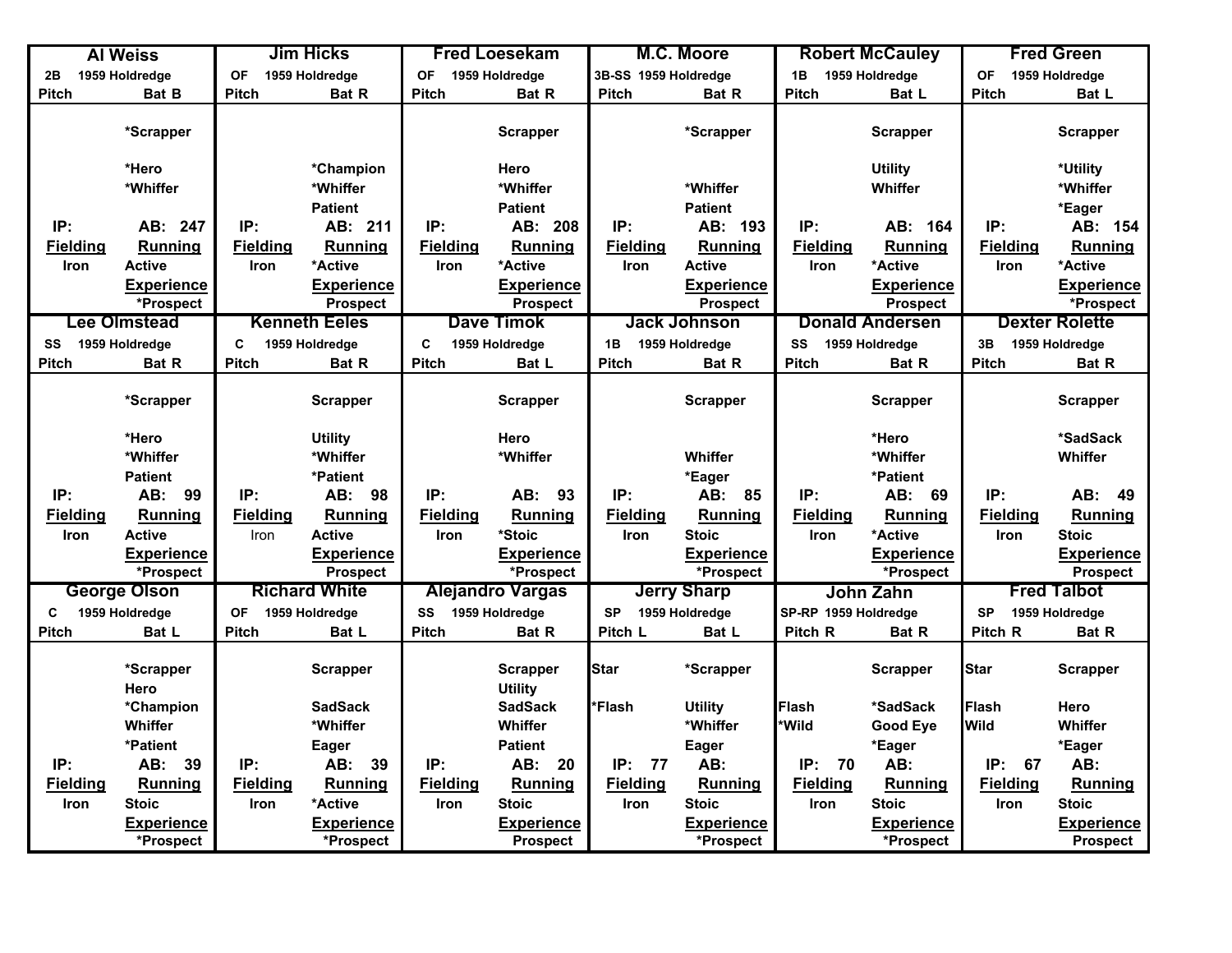|                      | <b>Pat Cummings</b> |                          | <b>Scott Seger</b>      |                      | <b>John Couch</b>           |                      | <b>Albert Kennedy</b>       |                      | <b>James Host</b>           |                 | <b>Truman Richmond</b>      |
|----------------------|---------------------|--------------------------|-------------------------|----------------------|-----------------------------|----------------------|-----------------------------|----------------------|-----------------------------|-----------------|-----------------------------|
| SP-RP 1959 Holdredge |                     | <b>SP</b>                | 1959 Holdredge          | RP-SP 1959 Holdredge |                             | RP-SP 1959 Holdredge |                             | SP-RP 1959 Holdredge |                             | <b>RP</b>       | 1959 Holdredge              |
| Pitch R              | Bat R               | Pitch L                  | Bat L                   | Pitch R              | Bat R                       | Pitch L              | Bat L                       | Pitch R              | Bat R                       | Pitch R         | Bat R                       |
|                      | <b>Scrapper</b>     | *Struggler               | <b>Scrapper</b>         | <b>Star</b>          | <b>Scrapper</b><br>*Utility | *Struggler           | <b>Scrapper</b><br>*Utility | Star                 | <b>Scrapper</b><br>*Utility | Star            | <b>Scrapper</b><br>*Utility |
| <b>Flash</b>         | <b>SadSack</b>      | Flash                    | *SadSack                | *Flash               | *SadSack                    | Flash                | *SadSack                    | <b>Flash</b>         | *SadSack                    | 'Flash          | *SadSack                    |
|                      | Whiffer             | <b>DBL Wild</b>          | Whiffer                 | <b>Wild</b>          | Whiffer                     | <b>DBL Wild</b>      | Whiffer                     | <b>Control</b>       | Whiffer                     |                 | Whiffer                     |
|                      |                     |                          | *Patient                |                      | *Patient                    |                      | *Patient                    |                      | *Patient                    |                 | *Patient                    |
| IP: 65               | AB:                 | IP:<br>47                | AB:                     | IP: 42               | AB:                         | IP: 39               | AB:                         | IP: 35               | AB:                         | IP: 27          | AB:                         |
| <b>Fielding</b>      | Running             | <b>Fielding</b>          | <b>Running</b>          | <b>Fielding</b>      | Running                     | <b>Fielding</b>      | Running                     | <b>Fielding</b>      | <b>Running</b>              | <b>Fielding</b> | Running                     |
| Iron                 | <b>Stoic</b>        | Iron                     | *Active                 | Iron                 | <b>Stoic</b>                | Iron                 | <b>Stoic</b>                | Iron                 | <b>Stoic</b>                | Iron            | <b>Stoic</b>                |
|                      | <b>Experience</b>   |                          | <b>Experience</b>       |                      | <b>Experience</b>           |                      | <b>Experience</b>           |                      | <b>Experience</b>           |                 | <b>Experience</b>           |
|                      | <b>Prospect</b>     |                          | Prospect                |                      | <b>Prospect</b>             |                      | <b>Prospect</b>             |                      | *Prospect                   |                 | *Prospect                   |
|                      | <b>Juan Gomez</b>   |                          |                         |                      | John Thomann                |                      | <b>Ronald Woods</b>         |                      |                             |                 |                             |
| RP 1959 Holdredge    |                     |                          |                         | RP-SP 1959 Holdredge |                             | SP-RP 1959 Holdredge |                             |                      |                             |                 |                             |
| Pitch R              | Bat R               |                          |                         | Pitch R              | Bat R                       | Pitch R              | Bat R                       |                      |                             |                 |                             |
|                      |                     |                          | 1959 Holdredge          |                      |                             |                      |                             |                      |                             |                 |                             |
| <b>Star</b>          | <b>Scrapper</b>     |                          | <b>White Sox</b>        |                      | <b>Scrapper</b>             | Ace                  | <b>Scrapper</b>             |                      |                             |                 |                             |
|                      | *Utility            |                          |                         |                      | *Utility                    |                      | *Utility                    |                      |                             |                 |                             |
| <b>Flash</b>         | *SadSack            |                          | 39-23                   | *Flash               | *SadSack                    | Flash                | *SadSack                    |                      |                             |                 |                             |
| <b>Wild</b>          | Whiffer             |                          | <b>Fairgrounds Park</b> |                      | Whiffer                     |                      | Whiffer                     |                      |                             |                 |                             |
|                      | *Patient            |                          |                         |                      | *Patient                    |                      | *Patient                    |                      |                             |                 |                             |
| IP: 21               | AB:                 |                          |                         | IP: 21               | AB:                         | IP: 18               | AB:                         |                      |                             |                 |                             |
| <b>Fielding</b>      | <b>Running</b>      |                          |                         | <b>Fielding</b>      | Running                     | <b>Fielding</b>      | Running                     |                      |                             |                 |                             |
| Iron                 | <b>Stoic</b>        | <b>MGR Frank Parenti</b> |                         | Iron                 | <b>Stoic</b>                | Iron                 | <b>Stoic</b>                |                      |                             |                 |                             |
|                      | <b>Experience</b>   |                          |                         |                      | <b>Experience</b>           |                      | <b>Experience</b>           |                      |                             |                 |                             |
|                      | <b>Prospect</b>     |                          | 1959 Nebraska State Lg  |                      | <b>Prospect</b>             |                      | *Prospect                   |                      |                             |                 |                             |
|                      |                     |                          |                         |                      |                             |                      |                             |                      |                             |                 |                             |
|                      |                     |                          |                         |                      |                             |                      |                             |                      |                             |                 |                             |
|                      |                     |                          |                         |                      |                             |                      |                             |                      |                             |                 |                             |
|                      |                     |                          |                         |                      |                             |                      |                             |                      |                             |                 |                             |
|                      |                     |                          |                         |                      |                             |                      |                             |                      |                             |                 |                             |
|                      |                     |                          |                         |                      |                             |                      |                             |                      |                             |                 |                             |
|                      |                     |                          |                         |                      |                             |                      |                             |                      |                             |                 |                             |
|                      |                     |                          |                         |                      |                             |                      |                             |                      |                             |                 |                             |
|                      |                     |                          |                         |                      |                             |                      |                             |                      |                             |                 |                             |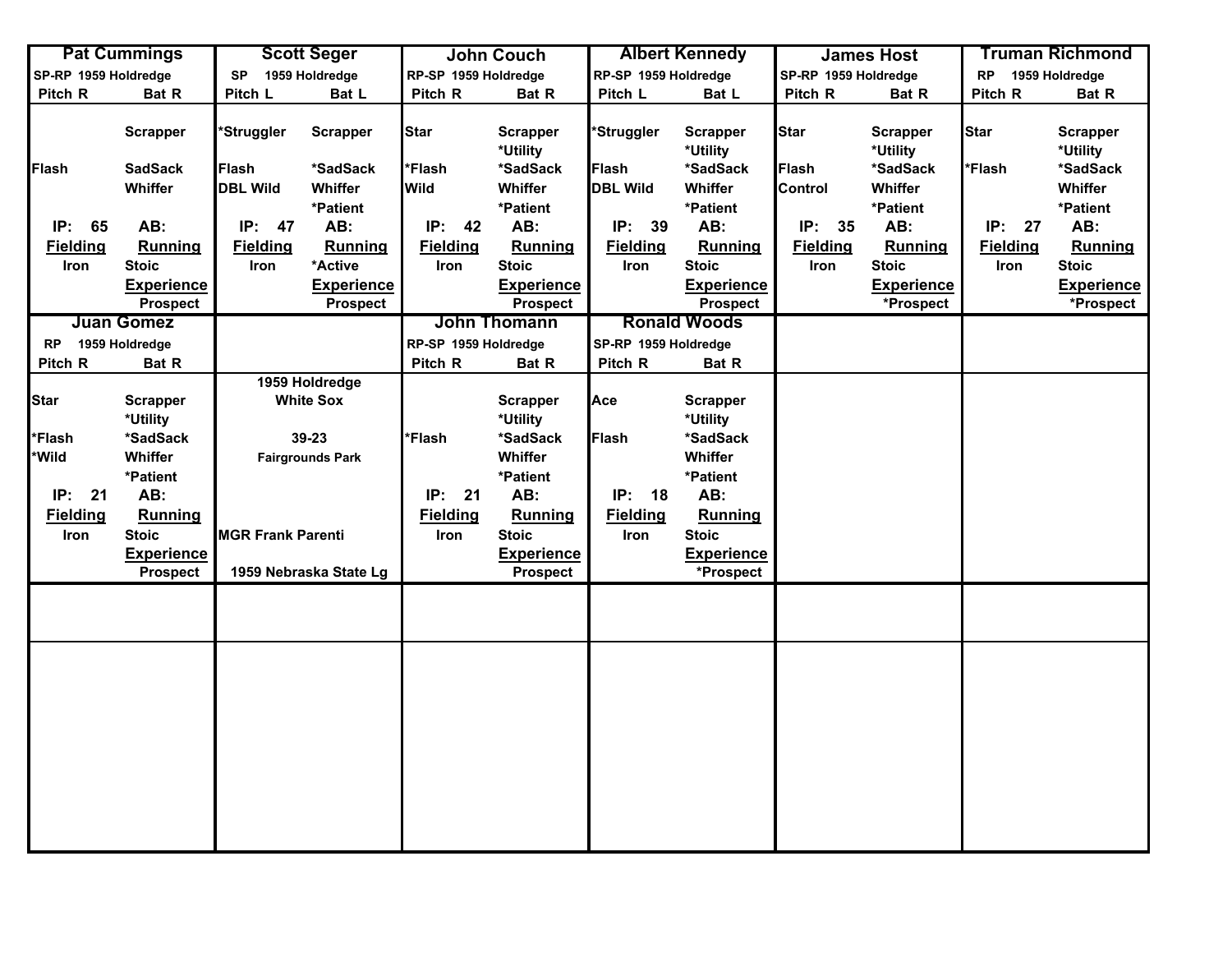|                           | <b>Ike Futch</b>     |                           | <b>Boyd Coffie</b>     |                    | <b>Matthew Encinas</b>            |                    | <b>Daniel Morgan</b> |                    | <b>Daryl Richardson</b>     |                   | <b>Jim Kuinius</b>  |
|---------------------------|----------------------|---------------------------|------------------------|--------------------|-----------------------------------|--------------------|----------------------|--------------------|-----------------------------|-------------------|---------------------|
| SS                        | 1959 Kearney         | C.                        | 1959 Kearney           | 1959 Kearney<br>0F |                                   | 2B-OF 1959 Kearney |                      | 3B-OF 1959 Kearney |                             | 1B-C 1959 Kearney |                     |
| <b>Pitch</b>              | Bat L                | <b>Pitch</b>              | Bat R                  | <b>Pitch</b>       | Bat R                             | Pitch              | Bat L                | <b>Pitch</b>       | Bat R                       | <b>Pitch</b>      | <b>Bat R</b>        |
|                           | <b>Scrapper</b>      |                           |                        |                    | <b>Scrapper</b>                   |                    | *Scrapper            |                    | <b>Scrapper</b>             |                   | *Scrapper           |
|                           | *Champion            |                           | Hero                   |                    |                                   |                    | Hero                 |                    | *SadSack                    |                   |                     |
|                           | <b>Good Eye</b>      |                           | *Whiffer               |                    | *Whiffer                          |                    | *Whiffer             |                    | Whiffer                     |                   | Whiffer             |
|                           | *Patient             |                           |                        |                    | <b>Patient</b>                    |                    |                      |                    | *Eager                      |                   | *Patient            |
| IP:                       | AB: 207              | IP:                       | AB: 199                | IP:                | AB: 188                           | IP:                | AB: 160              | IP:                | AB: 157                     | IP:               | AB: 155             |
| <b>Fielding</b>           | <b>Running</b>       | <b>Fielding</b>           | <b>Running</b>         | <b>Fielding</b>    | Running                           | <b>Fielding</b>    | <b>Running</b>       | <b>Fielding</b>    | Running                     | <b>Fielding</b>   | <b>Running</b>      |
| Iron                      | *Stoic               | Iron                      | <b>Stoic</b>           | <b>Iron</b>        | *Active                           | <b>Iron</b>        | *Stoic               | <b>Iron</b>        | *Stoic                      | Iron              |                     |
|                           | Experience           |                           | <b>Experience</b>      |                    | <b>Experience</b>                 |                    | <b>Experience</b>    |                    | <b>Experience</b>           |                   | <b>Experience</b>   |
|                           | <b>Prospect</b>      |                           | *Prospect              |                    | *Prospect                         |                    | *Prospect            |                    | <b>Prospect</b>             |                   | *Prospect           |
|                           | <b>David Tucker</b>  |                           | <b>Oscar Pickering</b> |                    | <b>John Vicente</b>               |                    | John DePalo          |                    | <b>Jose Calero</b>          |                   | <b>Michael Entz</b> |
| 3B-OF 1959 Kearney        |                      | OF 1959 Kearney           |                        | 2B                 | 1959 Kearney                      | OF 1959 Kearney    |                      | 1B 1959 Kearney    |                             | OF 1959 Kearney   |                     |
| Pitch                     | Bat R                | Pitch                     | Bat R                  | <b>Pitch</b>       | Bat R                             | <b>Pitch</b>       | Bat L                | Pitch              | Bat R                       | <b>Pitch</b>      | Bat R               |
|                           |                      |                           |                        |                    |                                   |                    |                      |                    |                             |                   |                     |
|                           | <b>Scrapper</b>      |                           | <b>Scrapper</b>        |                    | *Scrapper                         |                    | <b>Scrapper</b>      |                    | <b>Scrapper</b>             |                   | <b>Scrapper</b>     |
|                           | *Utility             |                           | *Utility               |                    |                                   |                    |                      |                    | *Utility                    |                   |                     |
|                           | *SadSack             |                           | *SadSack               |                    | Hero                              |                    | Hero                 |                    | *SadSack                    |                   |                     |
|                           | *Whiffer             |                           | Whiffer                |                    |                                   |                    | *Whiffer             |                    | Whiffer                     |                   | Whiffer             |
|                           | *Eager               |                           | <b>Patient</b>         |                    | Eager                             |                    |                      |                    |                             |                   |                     |
| IP:                       | AB: 147              | IP:                       | AB: 143                | IP:                | AB: 127                           | IP:                | AB: 103              | IP:                | AB: 82                      | IP:               | AB: 82              |
| <b>Fielding</b>           | <b>Running</b>       | <b>Fielding</b>           | <b>Running</b>         | <b>Fielding</b>    | Running                           | <b>Fielding</b>    | Running              | <b>Fielding</b>    | Running                     | <b>Fielding</b>   | Running             |
| Iron                      | *Stoic               | Iron                      | *Active                | Iron               | *Active                           | <b>Iron</b>        | *Stoic               | Iron               | <b>Stoic</b>                | Iron              | *Active             |
|                           | <b>Experience</b>    |                           | <b>Experience</b>      |                    | <b>Experience</b>                 |                    | <b>Experience</b>    |                    | <b>Experience</b>           |                   | <b>Experience</b>   |
|                           | <b>Prospect</b>      |                           | <b>Prospect</b>        |                    | <b>Prospect</b>                   |                    | <b>Prospect</b>      |                    | <b>Prospect</b>             |                   | <b>Prospect</b>     |
|                           | <b>Wallace Panel</b> |                           | <b>George Haney</b>    |                    | <b>Robert Lasko</b>               |                    | <b>Ron Speiser</b>   |                    | <b>Jim Bouton</b>           |                   | <b>Karl Drops</b>   |
| 1959 Kearney<br><b>OF</b> |                      | 1959 Kearney<br><b>SP</b> |                        | SP-RP 1959 Kearney |                                   | SP-RP 1959 Kearney |                      | RP-SP 1959 Kearney |                             | <b>RP</b>         | 1959 Kearney        |
| Pitch                     | Bat B                | Pitch R                   | Bat B                  | Pitch R            | Bat R                             | Pitch R            | Bat B                | Pitch R            | Bat R                       | Pitch R           | Bat R               |
|                           | *Scrapper            | Ace                       | *Scrapper              | *Ace               | <b>Scrapper</b><br><b>Utility</b> |                    | <b>Scrapper</b>      | *Struggler         | <b>Scrapper</b><br>*Utility | <b>Star</b>       | <b>Scrapper</b>     |
|                           | *SadSack             | Flash                     | *SadSack               | <b>DBL Flash</b>   | <b>SadSack</b>                    | *Flash             | <b>Utility</b>       | <b>Flash</b>       | *SadSack                    | *Flash            | *SadSack            |
|                           | Whiffer              |                           | Whiffer                | Wild               | Whiffer                           | Wild               | Whiffer              | *Wild              | *Whiffer                    | <b>Wild</b>       | *Good Eye           |
|                           | <b>Patient</b>       |                           | <b>Patient</b>         |                    | Eager                             |                    | Eager                |                    | <b>Eager</b>                |                   | *Eager              |
| IP:                       | AB: 79               | IP:<br>70                 | AB:                    | IP: 62             | AB:                               | IP:<br>58          | AB:                  | IP:<br>55          | AB:                         | IP:<br>42         | AB:                 |
| <b>Fielding</b>           | <b>Running</b>       | <b>Fielding</b>           | <b>Running</b>         | <b>Fielding</b>    | Running                           | <b>Fielding</b>    | Running              | <b>Fielding</b>    | Running                     | <b>Fielding</b>   | <b>Running</b>      |
| Iron                      |                      | Iron                      | <b>Stoic</b>           | Iron               | <b>Stoic</b>                      | Iron               | <b>Stoic</b>         | Iron               | <b>Stoic</b>                | Iron              | <b>Stoic</b>        |
|                           | <b>Experience</b>    |                           | <b>Experience</b>      |                    | <b>Experience</b>                 |                    | <b>Experience</b>    |                    | <b>Experience</b>           |                   | <b>Experience</b>   |
|                           | *Prospect            |                           | <b>Prospect</b>        |                    | <b>Prospect</b>                   |                    | <b>Prospect</b>      |                    | <b>Prospect</b>             |                   | <b>Prospect</b>     |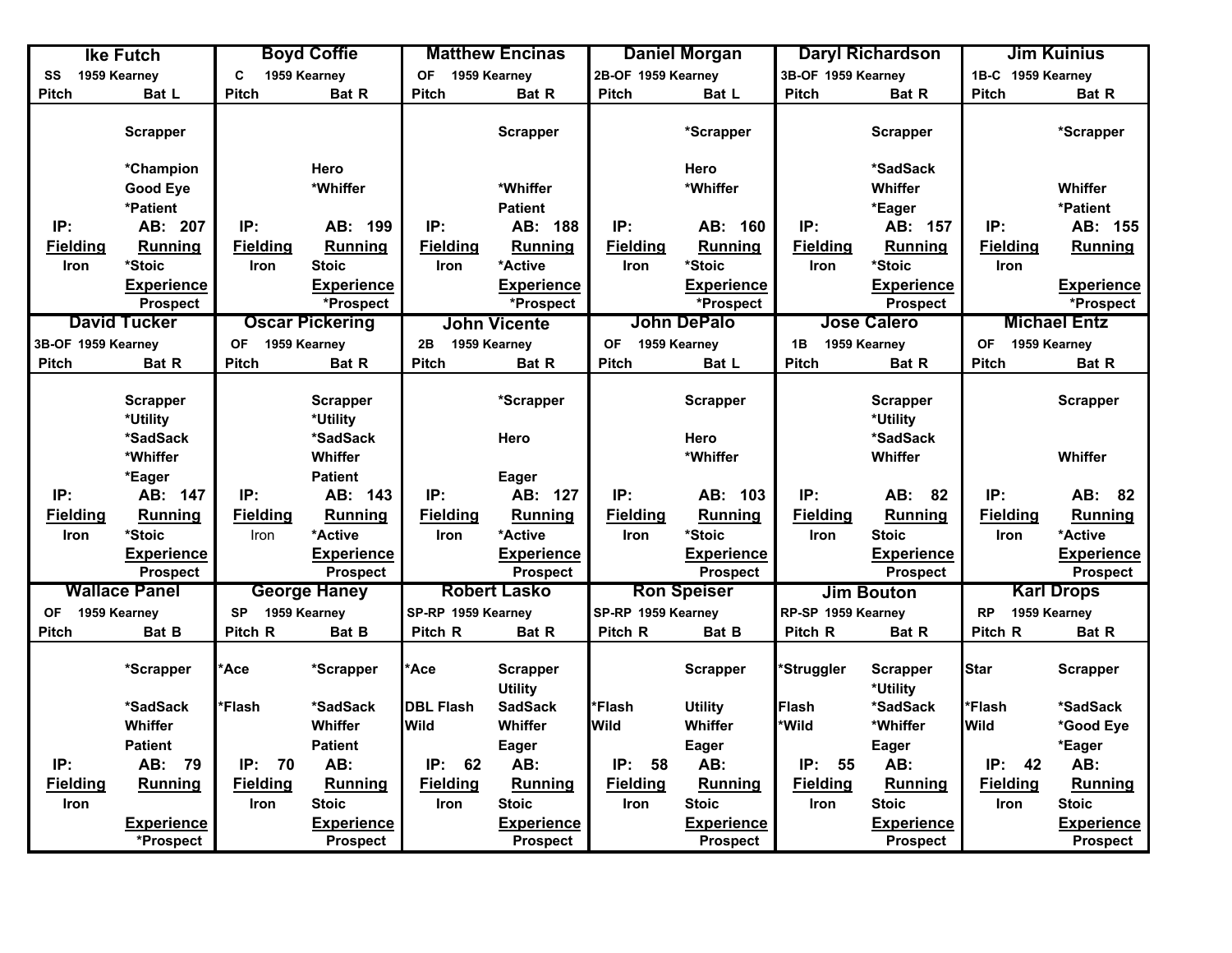|                    | <b>Hub King</b>                      |                         | Joseph Messina                                                                               |                             | <b>Ralph Scorca</b>               |                 | <b>Arturo Polanco</b>             |                 | <b>Thomas Knoff</b>               |                             | <b>Louis Konyha</b>               |
|--------------------|--------------------------------------|-------------------------|----------------------------------------------------------------------------------------------|-----------------------------|-----------------------------------|-----------------|-----------------------------------|-----------------|-----------------------------------|-----------------------------|-----------------------------------|
| <b>SP</b>          | 1959 Kearney                         | <b>RP</b>               | 1959 Kearney<br>1959 Kearney<br>1959 Kearney<br>SP-RP 1959 Kearney<br><b>RP</b><br><b>SP</b> |                             | SP-RP 1959 Kearney                |                 |                                   |                 |                                   |                             |                                   |
| Pitch R            | Bat R                                | Pitch L                 | Bat L                                                                                        | Pitch R                     | Bat R                             | Pitch L         | Bat L                             | Pitch L         | Bat L                             | Pitch R                     | Bat R                             |
| <b>Struggler</b>   | <b>Scrapper</b><br><b>Utility</b>    | 'Star                   | <b>Scrapper</b><br><b>Utility</b>                                                            | <b>Struggler</b><br>Workman | <b>Scrapper</b><br><b>Utility</b> | *Ace            | <b>Scrapper</b><br><b>Utility</b> | *Struggler      | <b>Scrapper</b><br><b>Utility</b> | <b>Struggler</b><br>Workman | <b>Scrapper</b><br><b>Utility</b> |
| *Flash             | <b>SadSack</b>                       | *Flash                  | <b>SadSack</b>                                                                               | *Flash                      | <b>SadSack</b>                    | Flash           | <b>SadSack</b>                    |                 | <b>SadSack</b>                    | Flash                       | <b>SadSack</b>                    |
| <b>Wild</b>        | Whiffer                              |                         | Whiffer                                                                                      | <b>DBL Wild</b>             | Whiffer                           |                 | Whiffer                           | <b>DBL Wild</b> | Whiffer                           | <b>DBL Wild</b>             | Whiffer                           |
|                    | Eager                                |                         | <b>Eager</b>                                                                                 |                             | Eager                             |                 | Eager                             |                 | Eager                             |                             | Eager                             |
| IP: 40             | AB:                                  | IP:<br>40               | AB:                                                                                          | IP:<br>34                   | AB:                               | IP: 28          | AB:                               | IP: 25          | AB:                               | IP: 23                      | AB:                               |
| <b>Fielding</b>    | Running                              | <b>Fielding</b>         | Running                                                                                      | <b>Fielding</b>             | <b>Running</b>                    | <b>Fielding</b> | <b>Running</b>                    | <b>Fielding</b> | <b>Running</b>                    | <b>Fielding</b>             | Running                           |
| Iron               | <b>Stoic</b>                         | Iron                    | <b>Stoic</b>                                                                                 | Iron                        | <b>Stoic</b>                      | Iron            | <b>Stoic</b>                      | Iron            | <b>Stoic</b>                      | Iron                        | <b>Stoic</b>                      |
|                    | <b>Experience</b>                    |                         | <b>Experience</b>                                                                            |                             | <b>Experience</b>                 |                 | <b>Experience</b>                 |                 | <b>Experience</b>                 |                             | <b>Experience</b>                 |
|                    | <b>Prospect</b>                      |                         | <b>Prospect</b>                                                                              |                             | <b>Prospect</b>                   |                 | <b>Prospect</b>                   |                 | <b>Prospect</b>                   |                             | <b>Prospect</b>                   |
|                    | <b>Bruce Jacobson</b>                |                         |                                                                                              |                             |                                   |                 |                                   |                 |                                   |                             |                                   |
| RP-SP 1959 Kearney |                                      |                         |                                                                                              |                             |                                   |                 |                                   |                 |                                   |                             |                                   |
| Pitch R            | Bat R                                |                         |                                                                                              |                             |                                   |                 |                                   |                 |                                   |                             |                                   |
| <b>Struggler</b>   |                                      |                         |                                                                                              |                             |                                   |                 |                                   |                 |                                   |                             |                                   |
| Workman            | <b>Scrapper</b><br><b>Utility</b>    |                         | 1959 Kearney Yankees                                                                         |                             |                                   |                 |                                   |                 |                                   |                             |                                   |
|                    | <b>SadSack</b>                       |                         | $27 - 35$                                                                                    |                             |                                   |                 |                                   |                 |                                   |                             |                                   |
| Wild               | Whiffer                              |                         | <b>Memorial Park</b>                                                                         |                             |                                   |                 |                                   |                 |                                   |                             |                                   |
|                    | Eager                                |                         |                                                                                              |                             |                                   |                 |                                   |                 |                                   |                             |                                   |
| IP: 17             | AB:                                  |                         |                                                                                              |                             |                                   |                 |                                   |                 |                                   |                             |                                   |
| <b>Fielding</b>    | <b>Running</b>                       |                         |                                                                                              |                             |                                   |                 |                                   |                 |                                   |                             |                                   |
| Iron               | <b>Stoic</b>                         | <b>MGR: Jim Gleeson</b> |                                                                                              |                             |                                   |                 |                                   |                 |                                   |                             |                                   |
|                    | <b>Experience</b><br><b>Prospect</b> |                         | 1959 Nebraska State Lg                                                                       |                             |                                   |                 |                                   |                 |                                   |                             |                                   |
|                    |                                      |                         |                                                                                              |                             |                                   |                 |                                   |                 |                                   |                             |                                   |
|                    |                                      |                         |                                                                                              |                             |                                   |                 |                                   |                 |                                   |                             |                                   |
|                    |                                      |                         |                                                                                              |                             |                                   |                 |                                   |                 |                                   |                             |                                   |
|                    |                                      |                         |                                                                                              |                             |                                   |                 |                                   |                 |                                   |                             |                                   |
|                    |                                      |                         |                                                                                              |                             |                                   |                 |                                   |                 |                                   |                             |                                   |
|                    |                                      |                         |                                                                                              |                             |                                   |                 |                                   |                 |                                   |                             |                                   |
|                    |                                      |                         |                                                                                              |                             |                                   |                 |                                   |                 |                                   |                             |                                   |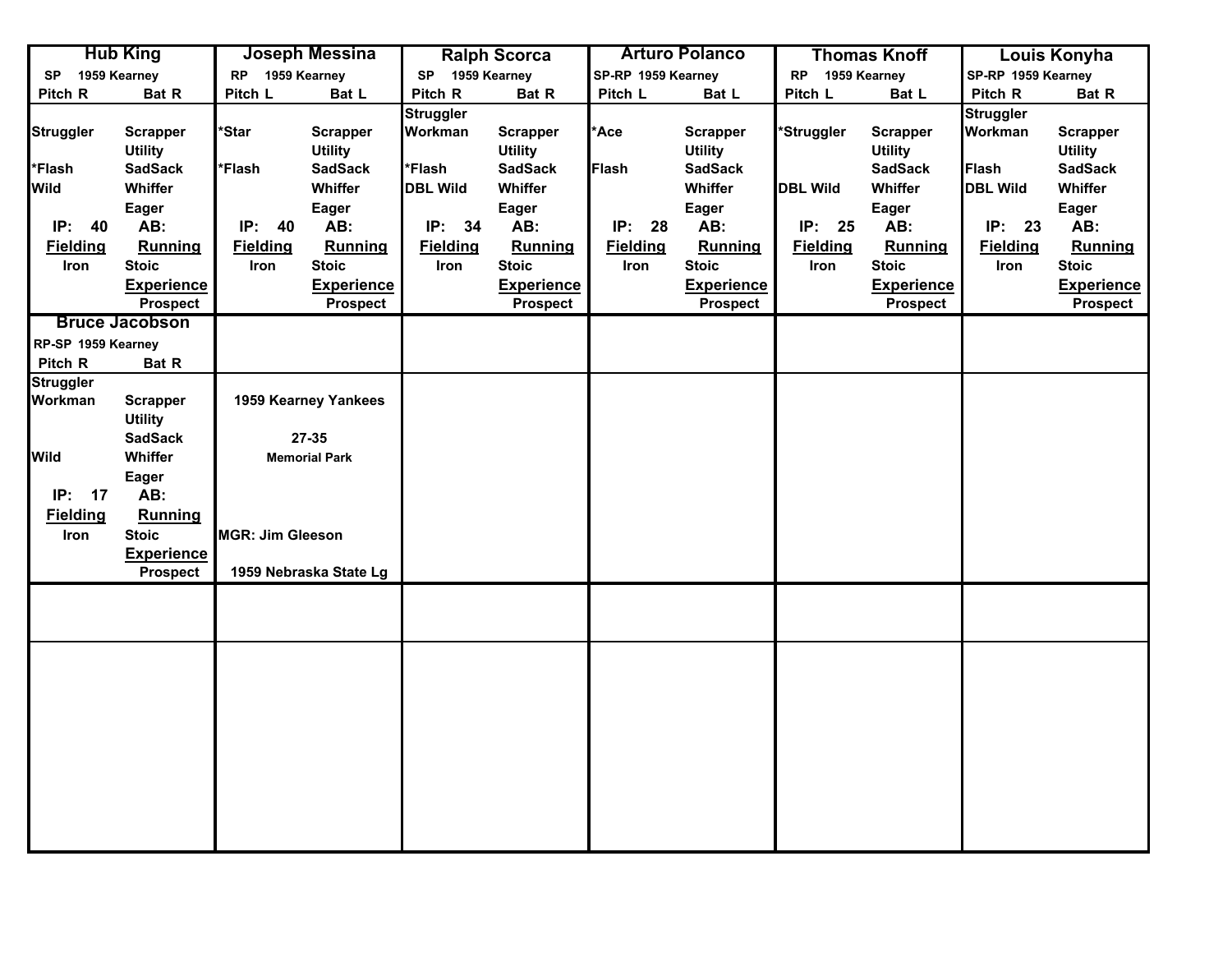| 1959 McCook<br>OF 1959 McCook<br>1959 McCook<br>1959 McCook<br>1959 McCook<br><b>OF</b><br><b>OF</b><br>1959 McCook<br>1B<br>3B<br>SS<br><b>Pitch</b><br><b>Pitch</b><br><b>Pitch</b><br>Bat L<br><b>Pitch</b><br>Bat R<br><b>Pitch</b><br>Bat R<br><b>Pitch</b><br>Bat L<br><b>Bat R</b><br>Bat L<br>*Scrapper<br><b>Scrapper</b><br>*Scrapper<br>*Scrapper<br><b>Scrapper</b><br>Hero<br>Hero<br>Hero<br>Hero<br>*Champion<br>*Whiffer<br>*Whiffer<br>*Whiffer<br>*Good Eye<br>*Whiffer<br>*Whiffer<br>*Patient<br>*Patient<br><b>Patient</b><br><b>Patient</b><br>IP:<br>IP:<br>IP:<br>IP:<br>IP:<br>AB: 237<br>AB: 231<br>AB: 208<br>AB: 208<br>IP:<br>AB: 199<br><b>Fielding</b><br><b>Fielding</b><br><b>Fielding</b><br><b>Running</b><br><b>Fielding</b><br>Running<br><b>Fielding</b><br><b>Running</b><br><b>Fielding</b><br><b>Running</b><br><b>Running</b><br>Running<br>*Stoic<br>*Active<br>*Active<br>*Active<br>*Stoic<br>Iron<br>Iron<br>Iron<br>Iron<br><b>Experience</b><br><b>Experience</b><br><b>Experience</b><br><b>Experience</b><br><b>Experience</b><br>*Prospect<br>Prospect<br>*Prospect<br><b>DLTA-HBP</b><br><b>Prospect</b><br><b>DLTA-TRIPLE</b><br>*Prospect<br><b>Prospect</b><br><b>Wayne Jinske</b><br><b>Joe Shields</b><br><b>Tim Strickland</b><br><b>Charles Carlan</b><br><b>Pedro Garcia</b><br>John Anderson<br>$\mathbf c$<br>1959 McCook<br>1959 McCook<br>1959 McCook<br>C.<br>1959 McCook<br>1959 McCook<br><b>OF</b><br>1959 McCook<br>2B<br><b>OF</b><br>2B<br><b>Pitch</b><br><b>Pitch</b><br>Bat R<br><b>Pitch</b><br><b>Pitch</b><br><b>Pitch</b><br>Bat R<br><b>Bat R</b><br>Pitch<br>Bat R<br>Bat R<br>Bat L<br><b>Scrapper</b><br><b>Scrapper</b><br>*Scrapper<br>*Scrapper<br><b>Scrapper</b><br><b>Scrapper</b><br>Hero<br>Hero<br>Hero<br>*Utility<br>Hero<br>*Whiffer<br>*Whiffer<br>*Whiffer<br>Whiffer<br>Whiffer<br>Whiffer<br>*Patient<br>*Patient<br>*Patient<br><b>Patient</b><br>*Patient<br><b>Patient</b><br>IP:<br>IP:<br>IP:<br>IP:<br>AB: 80<br>IP:<br>IP:<br>AB: 35<br>AB: 132<br>AB: 122<br>AB: 96<br>AB: 67<br>Fielding<br><b>Fielding</b><br><b>Running</b><br>Running<br><b>Fielding</b><br>Running<br><b>Fielding</b><br><b>Running</b><br><b>Running</b><br><b>Fielding</b><br><b>Running</b><br><b>Fielding</b><br>*Active<br><b>Active</b><br>*Stoic<br>*Active<br><b>Active</b><br><b>Active</b><br>Iron<br><b>Iron</b><br><b>Iron</b><br>Iron<br><b>Experience</b><br><b>Experience</b><br><b>Experience</b><br><b>Experience</b><br><b>Experience</b><br>*Prospect<br><b>Prospect</b><br>*Prospect<br>*Prospect<br><b>Prospect</b><br>*Prospect<br><b>Elrod Hendricks</b><br><b>Francis Aldonis</b><br><b>Paul Chenger</b><br>Pat Jordan<br><b>Dennis Overby</b><br><b>Bruce Brubaker</b><br>1959 McCook<br>SP-RP 1959 McCook<br>1959 McCook<br><b>OF</b><br>1959 McCook<br><b>SP</b><br><b>SP</b><br>1959 McCook<br><b>SP</b><br>1959 McCook<br>C<br>Pitch R<br><b>Pitch</b><br>Bat L<br><b>Pitch</b><br>Bat R<br>Bat R<br>Pitch L<br>Pitch R<br>Pitch R<br>Bat R<br>Bat L<br><b>Bat R</b><br>*Workman<br>*Star<br>Ace<br><b>Ace</b><br><b>Scrapper</b><br><b>Scrapper</b><br>*Scrapper<br><b>Scrapper</b><br><b>Scrapper</b><br><b>Scrapper</b><br><b>Utility</b><br>*Utility<br>Flash<br>*Flash<br>Flash<br>*Hero<br><b>Flash</b><br><b>SadSack</b><br>*Utility<br>Champion<br>*SadSack<br>Wild<br>*Wild<br>*Wild<br>Wild<br>Whiffer<br>*Whiffer<br>*Whiffer<br>Whiffer<br>Whiffer<br><b>Patient</b><br>Eager<br><b>Patient</b><br>*Eager<br>Eager<br>IP:<br>AB:<br>IP:<br>97<br>AB:<br>IP:<br>AB:<br>IP:<br>AB:<br>IP:<br>AB:<br>IP:<br>AB: 34<br>16<br>93<br>58<br>56 | <b>Carl Derr</b> | <b>Frank Saia</b> | <b>Run Hunt</b> | <b>William Stevens</b> | <b>Ken Cullum</b> | <b>Barry Morgan</b> |
|-----------------------------------------------------------------------------------------------------------------------------------------------------------------------------------------------------------------------------------------------------------------------------------------------------------------------------------------------------------------------------------------------------------------------------------------------------------------------------------------------------------------------------------------------------------------------------------------------------------------------------------------------------------------------------------------------------------------------------------------------------------------------------------------------------------------------------------------------------------------------------------------------------------------------------------------------------------------------------------------------------------------------------------------------------------------------------------------------------------------------------------------------------------------------------------------------------------------------------------------------------------------------------------------------------------------------------------------------------------------------------------------------------------------------------------------------------------------------------------------------------------------------------------------------------------------------------------------------------------------------------------------------------------------------------------------------------------------------------------------------------------------------------------------------------------------------------------------------------------------------------------------------------------------------------------------------------------------------------------------------------------------------------------------------------------------------------------------------------------------------------------------------------------------------------------------------------------------------------------------------------------------------------------------------------------------------------------------------------------------------------------------------------------------------------------------------------------------------------------------------------------------------------------------------------------------------------------------------------------------------------------------------------------------------------------------------------------------------------------------------------------------------------------------------------------------------------------------------------------------------------------------------------------------------------------------------------------------------------------------------------------------------------------------------------------------------------------------------------------------------------------------------------------------------------------------------------------------------------------------------------------------------------------------------------------------------------------------------------------------------------------------------------------------------------------------------------------------------------------------------------------------------------------------------------------------------------------------------------------------------------------------------------------------|------------------|-------------------|-----------------|------------------------|-------------------|---------------------|
|                                                                                                                                                                                                                                                                                                                                                                                                                                                                                                                                                                                                                                                                                                                                                                                                                                                                                                                                                                                                                                                                                                                                                                                                                                                                                                                                                                                                                                                                                                                                                                                                                                                                                                                                                                                                                                                                                                                                                                                                                                                                                                                                                                                                                                                                                                                                                                                                                                                                                                                                                                                                                                                                                                                                                                                                                                                                                                                                                                                                                                                                                                                                                                                                                                                                                                                                                                                                                                                                                                                                                                                                                                                                 |                  |                   |                 |                        |                   |                     |
|                                                                                                                                                                                                                                                                                                                                                                                                                                                                                                                                                                                                                                                                                                                                                                                                                                                                                                                                                                                                                                                                                                                                                                                                                                                                                                                                                                                                                                                                                                                                                                                                                                                                                                                                                                                                                                                                                                                                                                                                                                                                                                                                                                                                                                                                                                                                                                                                                                                                                                                                                                                                                                                                                                                                                                                                                                                                                                                                                                                                                                                                                                                                                                                                                                                                                                                                                                                                                                                                                                                                                                                                                                                                 |                  |                   |                 |                        |                   |                     |
|                                                                                                                                                                                                                                                                                                                                                                                                                                                                                                                                                                                                                                                                                                                                                                                                                                                                                                                                                                                                                                                                                                                                                                                                                                                                                                                                                                                                                                                                                                                                                                                                                                                                                                                                                                                                                                                                                                                                                                                                                                                                                                                                                                                                                                                                                                                                                                                                                                                                                                                                                                                                                                                                                                                                                                                                                                                                                                                                                                                                                                                                                                                                                                                                                                                                                                                                                                                                                                                                                                                                                                                                                                                                 |                  |                   |                 |                        |                   |                     |
|                                                                                                                                                                                                                                                                                                                                                                                                                                                                                                                                                                                                                                                                                                                                                                                                                                                                                                                                                                                                                                                                                                                                                                                                                                                                                                                                                                                                                                                                                                                                                                                                                                                                                                                                                                                                                                                                                                                                                                                                                                                                                                                                                                                                                                                                                                                                                                                                                                                                                                                                                                                                                                                                                                                                                                                                                                                                                                                                                                                                                                                                                                                                                                                                                                                                                                                                                                                                                                                                                                                                                                                                                                                                 |                  |                   |                 |                        |                   |                     |
|                                                                                                                                                                                                                                                                                                                                                                                                                                                                                                                                                                                                                                                                                                                                                                                                                                                                                                                                                                                                                                                                                                                                                                                                                                                                                                                                                                                                                                                                                                                                                                                                                                                                                                                                                                                                                                                                                                                                                                                                                                                                                                                                                                                                                                                                                                                                                                                                                                                                                                                                                                                                                                                                                                                                                                                                                                                                                                                                                                                                                                                                                                                                                                                                                                                                                                                                                                                                                                                                                                                                                                                                                                                                 |                  |                   |                 |                        |                   |                     |
|                                                                                                                                                                                                                                                                                                                                                                                                                                                                                                                                                                                                                                                                                                                                                                                                                                                                                                                                                                                                                                                                                                                                                                                                                                                                                                                                                                                                                                                                                                                                                                                                                                                                                                                                                                                                                                                                                                                                                                                                                                                                                                                                                                                                                                                                                                                                                                                                                                                                                                                                                                                                                                                                                                                                                                                                                                                                                                                                                                                                                                                                                                                                                                                                                                                                                                                                                                                                                                                                                                                                                                                                                                                                 |                  |                   |                 |                        |                   |                     |
|                                                                                                                                                                                                                                                                                                                                                                                                                                                                                                                                                                                                                                                                                                                                                                                                                                                                                                                                                                                                                                                                                                                                                                                                                                                                                                                                                                                                                                                                                                                                                                                                                                                                                                                                                                                                                                                                                                                                                                                                                                                                                                                                                                                                                                                                                                                                                                                                                                                                                                                                                                                                                                                                                                                                                                                                                                                                                                                                                                                                                                                                                                                                                                                                                                                                                                                                                                                                                                                                                                                                                                                                                                                                 |                  |                   |                 |                        |                   | AB: 144             |
|                                                                                                                                                                                                                                                                                                                                                                                                                                                                                                                                                                                                                                                                                                                                                                                                                                                                                                                                                                                                                                                                                                                                                                                                                                                                                                                                                                                                                                                                                                                                                                                                                                                                                                                                                                                                                                                                                                                                                                                                                                                                                                                                                                                                                                                                                                                                                                                                                                                                                                                                                                                                                                                                                                                                                                                                                                                                                                                                                                                                                                                                                                                                                                                                                                                                                                                                                                                                                                                                                                                                                                                                                                                                 |                  |                   |                 |                        |                   |                     |
|                                                                                                                                                                                                                                                                                                                                                                                                                                                                                                                                                                                                                                                                                                                                                                                                                                                                                                                                                                                                                                                                                                                                                                                                                                                                                                                                                                                                                                                                                                                                                                                                                                                                                                                                                                                                                                                                                                                                                                                                                                                                                                                                                                                                                                                                                                                                                                                                                                                                                                                                                                                                                                                                                                                                                                                                                                                                                                                                                                                                                                                                                                                                                                                                                                                                                                                                                                                                                                                                                                                                                                                                                                                                 |                  |                   |                 |                        |                   |                     |
|                                                                                                                                                                                                                                                                                                                                                                                                                                                                                                                                                                                                                                                                                                                                                                                                                                                                                                                                                                                                                                                                                                                                                                                                                                                                                                                                                                                                                                                                                                                                                                                                                                                                                                                                                                                                                                                                                                                                                                                                                                                                                                                                                                                                                                                                                                                                                                                                                                                                                                                                                                                                                                                                                                                                                                                                                                                                                                                                                                                                                                                                                                                                                                                                                                                                                                                                                                                                                                                                                                                                                                                                                                                                 |                  |                   |                 |                        |                   | <b>Experience</b>   |
|                                                                                                                                                                                                                                                                                                                                                                                                                                                                                                                                                                                                                                                                                                                                                                                                                                                                                                                                                                                                                                                                                                                                                                                                                                                                                                                                                                                                                                                                                                                                                                                                                                                                                                                                                                                                                                                                                                                                                                                                                                                                                                                                                                                                                                                                                                                                                                                                                                                                                                                                                                                                                                                                                                                                                                                                                                                                                                                                                                                                                                                                                                                                                                                                                                                                                                                                                                                                                                                                                                                                                                                                                                                                 |                  |                   |                 |                        |                   |                     |
|                                                                                                                                                                                                                                                                                                                                                                                                                                                                                                                                                                                                                                                                                                                                                                                                                                                                                                                                                                                                                                                                                                                                                                                                                                                                                                                                                                                                                                                                                                                                                                                                                                                                                                                                                                                                                                                                                                                                                                                                                                                                                                                                                                                                                                                                                                                                                                                                                                                                                                                                                                                                                                                                                                                                                                                                                                                                                                                                                                                                                                                                                                                                                                                                                                                                                                                                                                                                                                                                                                                                                                                                                                                                 |                  |                   |                 |                        |                   |                     |
|                                                                                                                                                                                                                                                                                                                                                                                                                                                                                                                                                                                                                                                                                                                                                                                                                                                                                                                                                                                                                                                                                                                                                                                                                                                                                                                                                                                                                                                                                                                                                                                                                                                                                                                                                                                                                                                                                                                                                                                                                                                                                                                                                                                                                                                                                                                                                                                                                                                                                                                                                                                                                                                                                                                                                                                                                                                                                                                                                                                                                                                                                                                                                                                                                                                                                                                                                                                                                                                                                                                                                                                                                                                                 |                  |                   |                 |                        |                   |                     |
|                                                                                                                                                                                                                                                                                                                                                                                                                                                                                                                                                                                                                                                                                                                                                                                                                                                                                                                                                                                                                                                                                                                                                                                                                                                                                                                                                                                                                                                                                                                                                                                                                                                                                                                                                                                                                                                                                                                                                                                                                                                                                                                                                                                                                                                                                                                                                                                                                                                                                                                                                                                                                                                                                                                                                                                                                                                                                                                                                                                                                                                                                                                                                                                                                                                                                                                                                                                                                                                                                                                                                                                                                                                                 |                  |                   |                 |                        |                   |                     |
|                                                                                                                                                                                                                                                                                                                                                                                                                                                                                                                                                                                                                                                                                                                                                                                                                                                                                                                                                                                                                                                                                                                                                                                                                                                                                                                                                                                                                                                                                                                                                                                                                                                                                                                                                                                                                                                                                                                                                                                                                                                                                                                                                                                                                                                                                                                                                                                                                                                                                                                                                                                                                                                                                                                                                                                                                                                                                                                                                                                                                                                                                                                                                                                                                                                                                                                                                                                                                                                                                                                                                                                                                                                                 |                  |                   |                 |                        |                   |                     |
|                                                                                                                                                                                                                                                                                                                                                                                                                                                                                                                                                                                                                                                                                                                                                                                                                                                                                                                                                                                                                                                                                                                                                                                                                                                                                                                                                                                                                                                                                                                                                                                                                                                                                                                                                                                                                                                                                                                                                                                                                                                                                                                                                                                                                                                                                                                                                                                                                                                                                                                                                                                                                                                                                                                                                                                                                                                                                                                                                                                                                                                                                                                                                                                                                                                                                                                                                                                                                                                                                                                                                                                                                                                                 |                  |                   |                 |                        |                   |                     |
|                                                                                                                                                                                                                                                                                                                                                                                                                                                                                                                                                                                                                                                                                                                                                                                                                                                                                                                                                                                                                                                                                                                                                                                                                                                                                                                                                                                                                                                                                                                                                                                                                                                                                                                                                                                                                                                                                                                                                                                                                                                                                                                                                                                                                                                                                                                                                                                                                                                                                                                                                                                                                                                                                                                                                                                                                                                                                                                                                                                                                                                                                                                                                                                                                                                                                                                                                                                                                                                                                                                                                                                                                                                                 |                  |                   |                 |                        |                   |                     |
|                                                                                                                                                                                                                                                                                                                                                                                                                                                                                                                                                                                                                                                                                                                                                                                                                                                                                                                                                                                                                                                                                                                                                                                                                                                                                                                                                                                                                                                                                                                                                                                                                                                                                                                                                                                                                                                                                                                                                                                                                                                                                                                                                                                                                                                                                                                                                                                                                                                                                                                                                                                                                                                                                                                                                                                                                                                                                                                                                                                                                                                                                                                                                                                                                                                                                                                                                                                                                                                                                                                                                                                                                                                                 |                  |                   |                 |                        |                   |                     |
|                                                                                                                                                                                                                                                                                                                                                                                                                                                                                                                                                                                                                                                                                                                                                                                                                                                                                                                                                                                                                                                                                                                                                                                                                                                                                                                                                                                                                                                                                                                                                                                                                                                                                                                                                                                                                                                                                                                                                                                                                                                                                                                                                                                                                                                                                                                                                                                                                                                                                                                                                                                                                                                                                                                                                                                                                                                                                                                                                                                                                                                                                                                                                                                                                                                                                                                                                                                                                                                                                                                                                                                                                                                                 |                  |                   |                 |                        |                   |                     |
|                                                                                                                                                                                                                                                                                                                                                                                                                                                                                                                                                                                                                                                                                                                                                                                                                                                                                                                                                                                                                                                                                                                                                                                                                                                                                                                                                                                                                                                                                                                                                                                                                                                                                                                                                                                                                                                                                                                                                                                                                                                                                                                                                                                                                                                                                                                                                                                                                                                                                                                                                                                                                                                                                                                                                                                                                                                                                                                                                                                                                                                                                                                                                                                                                                                                                                                                                                                                                                                                                                                                                                                                                                                                 |                  |                   |                 |                        |                   |                     |
|                                                                                                                                                                                                                                                                                                                                                                                                                                                                                                                                                                                                                                                                                                                                                                                                                                                                                                                                                                                                                                                                                                                                                                                                                                                                                                                                                                                                                                                                                                                                                                                                                                                                                                                                                                                                                                                                                                                                                                                                                                                                                                                                                                                                                                                                                                                                                                                                                                                                                                                                                                                                                                                                                                                                                                                                                                                                                                                                                                                                                                                                                                                                                                                                                                                                                                                                                                                                                                                                                                                                                                                                                                                                 |                  |                   |                 |                        |                   |                     |
|                                                                                                                                                                                                                                                                                                                                                                                                                                                                                                                                                                                                                                                                                                                                                                                                                                                                                                                                                                                                                                                                                                                                                                                                                                                                                                                                                                                                                                                                                                                                                                                                                                                                                                                                                                                                                                                                                                                                                                                                                                                                                                                                                                                                                                                                                                                                                                                                                                                                                                                                                                                                                                                                                                                                                                                                                                                                                                                                                                                                                                                                                                                                                                                                                                                                                                                                                                                                                                                                                                                                                                                                                                                                 |                  |                   |                 |                        |                   | <b>Experience</b>   |
|                                                                                                                                                                                                                                                                                                                                                                                                                                                                                                                                                                                                                                                                                                                                                                                                                                                                                                                                                                                                                                                                                                                                                                                                                                                                                                                                                                                                                                                                                                                                                                                                                                                                                                                                                                                                                                                                                                                                                                                                                                                                                                                                                                                                                                                                                                                                                                                                                                                                                                                                                                                                                                                                                                                                                                                                                                                                                                                                                                                                                                                                                                                                                                                                                                                                                                                                                                                                                                                                                                                                                                                                                                                                 |                  |                   |                 |                        |                   |                     |
|                                                                                                                                                                                                                                                                                                                                                                                                                                                                                                                                                                                                                                                                                                                                                                                                                                                                                                                                                                                                                                                                                                                                                                                                                                                                                                                                                                                                                                                                                                                                                                                                                                                                                                                                                                                                                                                                                                                                                                                                                                                                                                                                                                                                                                                                                                                                                                                                                                                                                                                                                                                                                                                                                                                                                                                                                                                                                                                                                                                                                                                                                                                                                                                                                                                                                                                                                                                                                                                                                                                                                                                                                                                                 |                  |                   |                 |                        |                   |                     |
|                                                                                                                                                                                                                                                                                                                                                                                                                                                                                                                                                                                                                                                                                                                                                                                                                                                                                                                                                                                                                                                                                                                                                                                                                                                                                                                                                                                                                                                                                                                                                                                                                                                                                                                                                                                                                                                                                                                                                                                                                                                                                                                                                                                                                                                                                                                                                                                                                                                                                                                                                                                                                                                                                                                                                                                                                                                                                                                                                                                                                                                                                                                                                                                                                                                                                                                                                                                                                                                                                                                                                                                                                                                                 |                  |                   |                 |                        |                   |                     |
|                                                                                                                                                                                                                                                                                                                                                                                                                                                                                                                                                                                                                                                                                                                                                                                                                                                                                                                                                                                                                                                                                                                                                                                                                                                                                                                                                                                                                                                                                                                                                                                                                                                                                                                                                                                                                                                                                                                                                                                                                                                                                                                                                                                                                                                                                                                                                                                                                                                                                                                                                                                                                                                                                                                                                                                                                                                                                                                                                                                                                                                                                                                                                                                                                                                                                                                                                                                                                                                                                                                                                                                                                                                                 |                  |                   |                 |                        |                   |                     |
|                                                                                                                                                                                                                                                                                                                                                                                                                                                                                                                                                                                                                                                                                                                                                                                                                                                                                                                                                                                                                                                                                                                                                                                                                                                                                                                                                                                                                                                                                                                                                                                                                                                                                                                                                                                                                                                                                                                                                                                                                                                                                                                                                                                                                                                                                                                                                                                                                                                                                                                                                                                                                                                                                                                                                                                                                                                                                                                                                                                                                                                                                                                                                                                                                                                                                                                                                                                                                                                                                                                                                                                                                                                                 |                  |                   |                 |                        |                   |                     |
|                                                                                                                                                                                                                                                                                                                                                                                                                                                                                                                                                                                                                                                                                                                                                                                                                                                                                                                                                                                                                                                                                                                                                                                                                                                                                                                                                                                                                                                                                                                                                                                                                                                                                                                                                                                                                                                                                                                                                                                                                                                                                                                                                                                                                                                                                                                                                                                                                                                                                                                                                                                                                                                                                                                                                                                                                                                                                                                                                                                                                                                                                                                                                                                                                                                                                                                                                                                                                                                                                                                                                                                                                                                                 |                  |                   |                 |                        |                   |                     |
|                                                                                                                                                                                                                                                                                                                                                                                                                                                                                                                                                                                                                                                                                                                                                                                                                                                                                                                                                                                                                                                                                                                                                                                                                                                                                                                                                                                                                                                                                                                                                                                                                                                                                                                                                                                                                                                                                                                                                                                                                                                                                                                                                                                                                                                                                                                                                                                                                                                                                                                                                                                                                                                                                                                                                                                                                                                                                                                                                                                                                                                                                                                                                                                                                                                                                                                                                                                                                                                                                                                                                                                                                                                                 |                  |                   |                 |                        |                   |                     |
|                                                                                                                                                                                                                                                                                                                                                                                                                                                                                                                                                                                                                                                                                                                                                                                                                                                                                                                                                                                                                                                                                                                                                                                                                                                                                                                                                                                                                                                                                                                                                                                                                                                                                                                                                                                                                                                                                                                                                                                                                                                                                                                                                                                                                                                                                                                                                                                                                                                                                                                                                                                                                                                                                                                                                                                                                                                                                                                                                                                                                                                                                                                                                                                                                                                                                                                                                                                                                                                                                                                                                                                                                                                                 |                  |                   |                 |                        |                   |                     |
| <b>Fielding</b><br><b>Fielding</b><br><b>Fielding</b><br><b>Fielding</b><br><b>Fielding</b><br>Running<br><b>Running</b><br>Running<br><b>Fielding</b><br>Running<br>Running<br>Running                                                                                                                                                                                                                                                                                                                                                                                                                                                                                                                                                                                                                                                                                                                                                                                                                                                                                                                                                                                                                                                                                                                                                                                                                                                                                                                                                                                                                                                                                                                                                                                                                                                                                                                                                                                                                                                                                                                                                                                                                                                                                                                                                                                                                                                                                                                                                                                                                                                                                                                                                                                                                                                                                                                                                                                                                                                                                                                                                                                                                                                                                                                                                                                                                                                                                                                                                                                                                                                                         |                  |                   |                 |                        |                   |                     |
| *Active<br>*Active<br><b>Stoic</b><br><b>Stoic</b><br><b>Stoic</b><br><b>Stoic</b><br>Iron<br>Iron<br>Iron<br>Iron                                                                                                                                                                                                                                                                                                                                                                                                                                                                                                                                                                                                                                                                                                                                                                                                                                                                                                                                                                                                                                                                                                                                                                                                                                                                                                                                                                                                                                                                                                                                                                                                                                                                                                                                                                                                                                                                                                                                                                                                                                                                                                                                                                                                                                                                                                                                                                                                                                                                                                                                                                                                                                                                                                                                                                                                                                                                                                                                                                                                                                                                                                                                                                                                                                                                                                                                                                                                                                                                                                                                              |                  |                   |                 |                        |                   |                     |
| <b>Experience</b><br><b>Experience</b><br><b>Experience</b><br><b>Experience</b><br><b>Experience</b><br><b>Prospect</b><br><b>Prospect</b><br><b>Prospect</b><br><b>Prospect</b><br><b>Prospect</b><br><b>Prospect</b>                                                                                                                                                                                                                                                                                                                                                                                                                                                                                                                                                                                                                                                                                                                                                                                                                                                                                                                                                                                                                                                                                                                                                                                                                                                                                                                                                                                                                                                                                                                                                                                                                                                                                                                                                                                                                                                                                                                                                                                                                                                                                                                                                                                                                                                                                                                                                                                                                                                                                                                                                                                                                                                                                                                                                                                                                                                                                                                                                                                                                                                                                                                                                                                                                                                                                                                                                                                                                                         |                  |                   |                 |                        |                   | <b>Experience</b>   |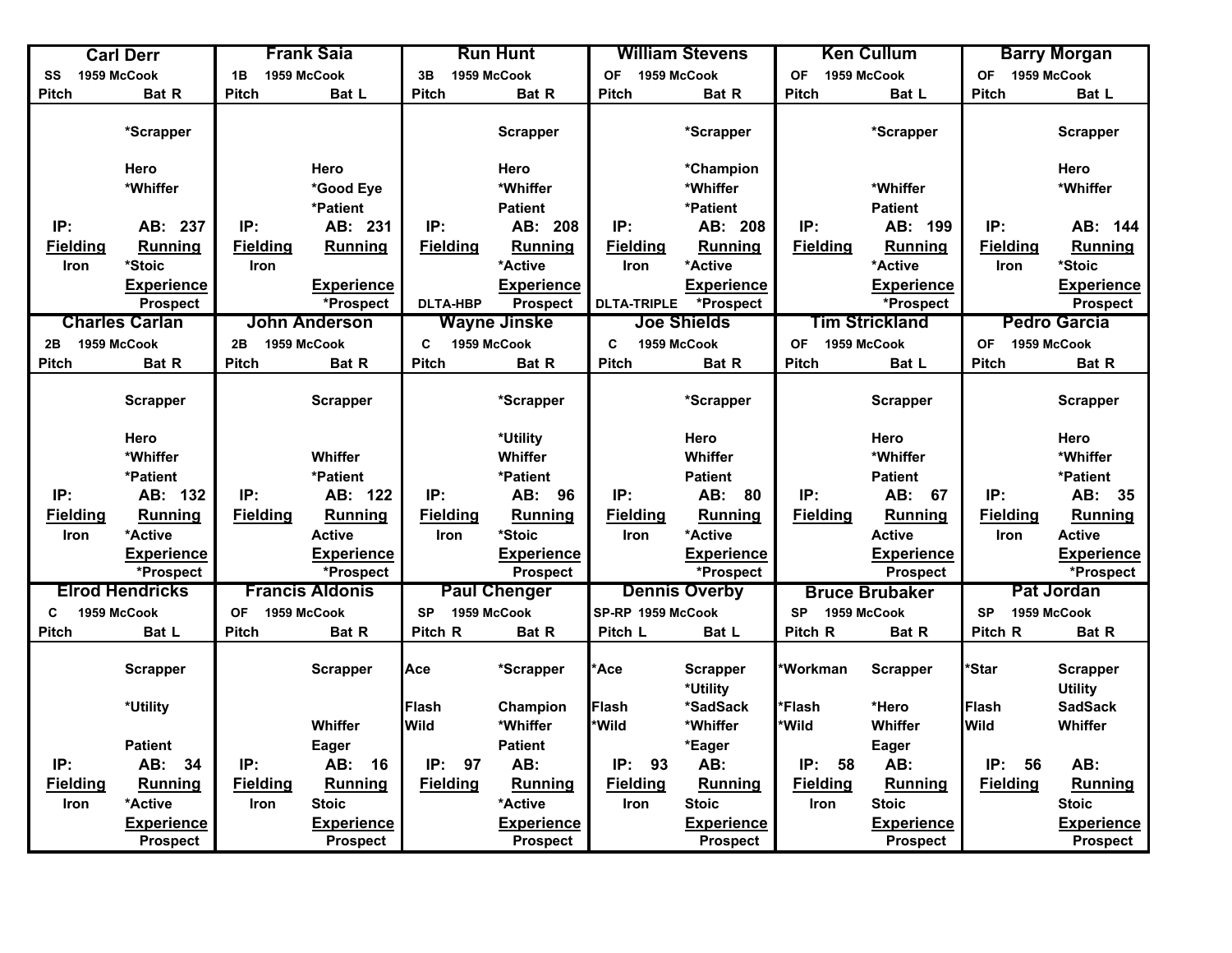|              | <b>Phil Niekro</b>                |                           | <b>Bobby Wade</b>                 |                   | <b>Ray Orlikowski</b> |                   | Dennis Tajchman   |                   | <b>Earl Stabell</b> |                   | <b>Bill Marnie</b> |
|--------------|-----------------------------------|---------------------------|-----------------------------------|-------------------|-----------------------|-------------------|-------------------|-------------------|---------------------|-------------------|--------------------|
| <b>RP</b>    | 1959 McCook                       | RP-SP 1959 McCook         |                                   | RP-SP 1959 McCook |                       | RP-SP 1959 McCook |                   | RP-SP 1959 McCook |                     | SP-RP 1959 McCook |                    |
| Pitch R      | Bat R                             | Pitch R                   | Bat L                             | Pitch L           | Bat L                 | Pitch L           | Bat L             | Pitch R           | Bat R               | Pitch L           | Bat L              |
| <b>Star</b>  | <b>Scrapper</b><br>*Hero          | 'Struggler                | <b>Scrapper</b><br><b>Utility</b> | *Struggler        | <b>Scrapper</b>       | Ace               | <b>Scrapper</b>   | Ace               | <b>Scrapper</b>     | <b>Star</b>       | <b>Scrapper</b>    |
| <b>Flash</b> | Champion                          | <b>Flash</b>              | <b>SadSack</b>                    | <b>Flash</b>      |                       |                   |                   | *Flash            |                     | <b>DBL Flash</b>  |                    |
| <b>Wild</b>  | *Whiffer                          |                           | Whiffer                           | <b>Wild</b>       | Whiffer               |                   | Whiffer           | <b>Wild</b>       | Whiffer             | <b>Control</b>    | Whiffer            |
|              | *Patient                          |                           | Eager                             |                   | <b>Patient</b>        |                   | <b>Patient</b>    |                   | <b>Patient</b>      |                   | <b>Patient</b>     |
|              | IP: 52<br>AB:                     | <b>IP: 51</b>             | AB:                               | <b>IP: 38</b>     | AB:                   | IP: 26            | AB:               | IP: 25            | AB:                 | IP: 19            | AB:                |
|              | <b>Fielding</b><br><b>Running</b> | <b>Fielding</b>           | Running                           | <b>Fielding</b>   | Running               | <b>Fielding</b>   | Running           | <b>Fielding</b>   | Running             | <b>Fielding</b>   | Running            |
|              | *Active                           |                           | <b>Stoic</b>                      | Iron              | <b>Stoic</b>          | Iron              | <b>Stoic</b>      |                   | <b>Stoic</b>        |                   | <b>Stoic</b>       |
|              | <b>Experience</b>                 |                           | <b>Experience</b>                 |                   | <b>Experience</b>     |                   | <b>Experience</b> |                   | <b>Experience</b>   |                   | <b>Experience</b>  |
|              | <b>Prospect</b>                   |                           | *Prospect                         |                   | <b>Prospect</b>       |                   | <b>Prospect</b>   |                   | *Prospect           |                   | <b>Prospect</b>    |
|              |                                   |                           |                                   |                   |                       |                   |                   |                   |                     |                   |                    |
|              |                                   |                           | 1959 McCook Braves                |                   |                       |                   |                   |                   |                     |                   |                    |
|              |                                   |                           | 43-19                             |                   |                       |                   |                   |                   |                     |                   |                    |
|              |                                   |                           | Cibola Stadium                    |                   |                       |                   |                   |                   |                     |                   |                    |
|              |                                   |                           |                                   |                   |                       |                   |                   |                   |                     |                   |                    |
|              |                                   |                           |                                   |                   |                       |                   |                   |                   |                     |                   |                    |
|              |                                   |                           |                                   |                   |                       |                   |                   |                   |                     |                   |                    |
|              |                                   | <b>MGR Bill Steinecke</b> |                                   |                   |                       |                   |                   |                   |                     |                   |                    |
|              |                                   |                           |                                   |                   |                       |                   |                   |                   |                     |                   |                    |
|              |                                   |                           | 1959 Nebraska State Lg            |                   |                       |                   |                   |                   |                     |                   |                    |
|              |                                   |                           |                                   |                   |                       |                   |                   |                   |                     |                   |                    |
|              |                                   |                           |                                   |                   |                       |                   |                   |                   |                     |                   |                    |
|              |                                   |                           |                                   |                   |                       |                   |                   |                   |                     |                   |                    |
|              |                                   |                           |                                   |                   |                       |                   |                   |                   |                     |                   |                    |
|              |                                   |                           |                                   |                   |                       |                   |                   |                   |                     |                   |                    |
|              |                                   |                           |                                   |                   |                       |                   |                   |                   |                     |                   |                    |
|              |                                   |                           |                                   |                   |                       |                   |                   |                   |                     |                   |                    |
|              |                                   |                           |                                   |                   |                       |                   |                   |                   |                     |                   |                    |
|              |                                   |                           |                                   |                   |                       |                   |                   |                   |                     |                   |                    |
|              |                                   |                           |                                   |                   |                       |                   |                   |                   |                     |                   |                    |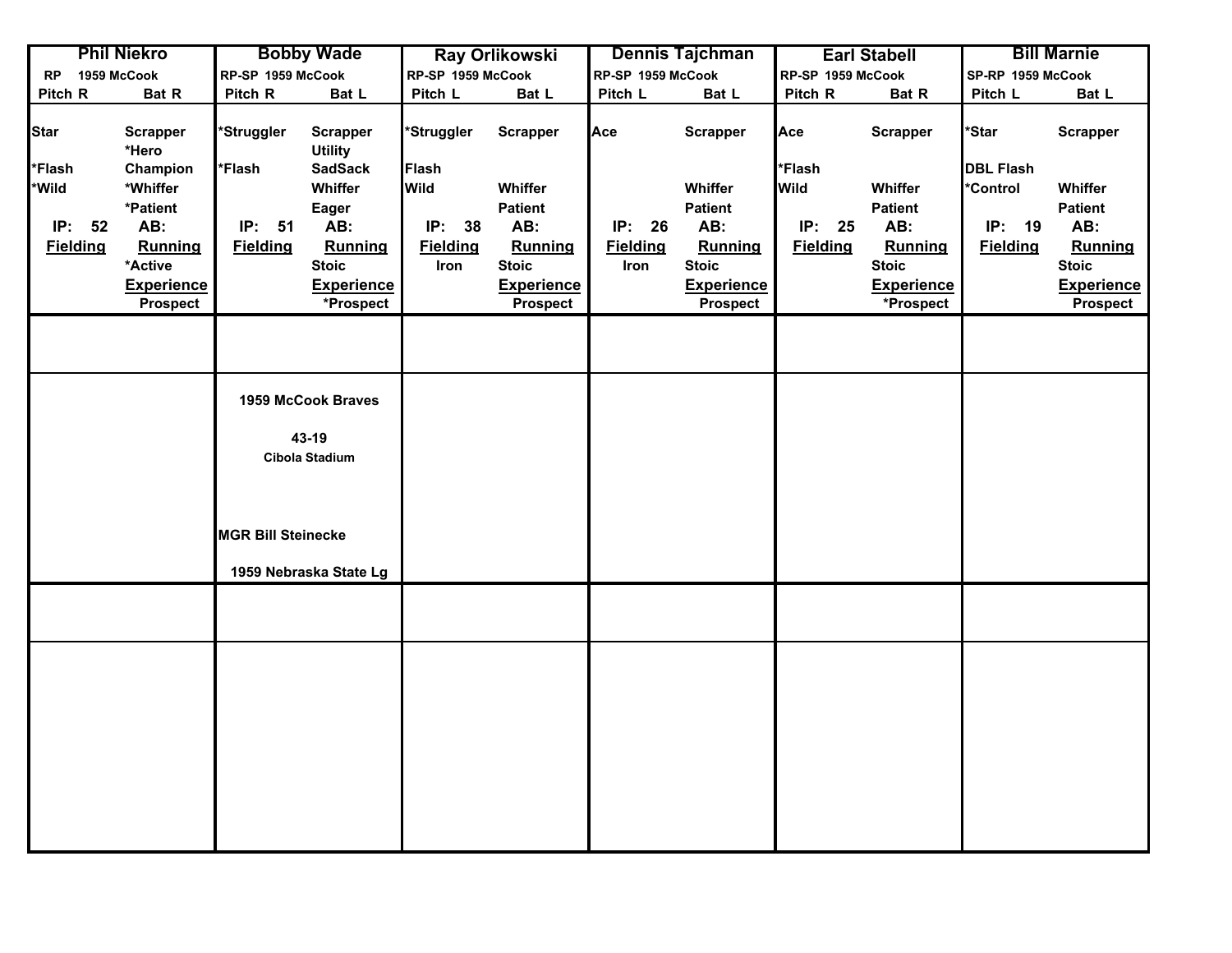|                         | <b>Robert Gray</b>                   |                 | <b>Robert Puccinelli</b>             |                 | <b>Robert Martin</b>                 |                         | <b>John Parker</b>                   |                         | <b>Robert Walenczyk</b>              |                         | <b>Ed Kirkpatrick</b>                |
|-------------------------|--------------------------------------|-----------------|--------------------------------------|-----------------|--------------------------------------|-------------------------|--------------------------------------|-------------------------|--------------------------------------|-------------------------|--------------------------------------|
| 2B-3B 1959 North Platte |                                      | <b>OF</b>       | 1959 North Platte                    | SS              | 1959 North Platte                    | 3B                      | 1959 North Platte                    | 1B                      | 1959 North Platte                    | OF-C 1959 North Platte  |                                      |
| Pitch                   | <b>Bat R</b>                         | <b>Pitch</b>    | Bat L                                | <b>Pitch</b>    | <b>Bat R</b>                         | <b>Pitch</b>            | Bat L                                | <b>Pitch</b>            | Bat L                                | Pitch                   | <b>Bat R</b>                         |
|                         | *Scrapper                            |                 | *Scrapper                            |                 | *Scrapper                            |                         | <b>Scrapper</b>                      |                         | <b>Scrapper</b>                      |                         | *Scrapper                            |
|                         | *Utility                             |                 | *Champion                            |                 |                                      |                         | *Hero                                |                         | Hero                                 |                         | *Utility                             |
|                         | Whiffer                              |                 |                                      |                 | *Whiffer                             |                         | *Whiffer                             |                         | *Whiffer                             |                         | *Whiffer                             |
|                         | *Patient                             |                 | <b>Patient</b>                       |                 | *Patient                             |                         | *Patient                             |                         | *Patient                             |                         |                                      |
| IP:                     | AB: 201                              | IP:             | AB: 192                              | IP:             | AB: 183                              | IP:                     | AB: 172                              | IP:                     | AB: 155                              | IP:                     | AB: 154                              |
| <b>Fielding</b>         | Running                              | <b>Fielding</b> | <b>Running</b>                       | <b>Fielding</b> | <b>Running</b>                       | <b>Fielding</b>         | Running                              | <b>Fielding</b>         | Running                              | <b>Fielding</b>         | <b>Running</b>                       |
| <b>Iron</b>             | *Stoic                               | <b>Iron</b>     | *Stoic                               | <b>Iron</b>     | *Active                              | <b>Iron</b>             | <b>Stoic</b>                         | <b>Iron</b>             | *Stoic                               | <b>Iron</b>             | *Stoic                               |
|                         | <b>Experience</b>                    |                 | <b>Experience</b>                    |                 | <b>Experience</b>                    |                         | <b>Experience</b>                    |                         | <b>Experience</b>                    |                         | <b>Experience</b>                    |
|                         | <b>Prospect</b>                      |                 | *Prospect                            |                 | <b>Prospect</b>                      |                         | *Prospect                            |                         | Prospect                             |                         | *Prospect                            |
|                         | <b>Duke Sims</b>                     |                 | <b>Earl Ward</b>                     |                 | <b>James Abdella</b>                 |                         | <b>Ernest Givens</b>                 |                         | <b>Melvin Barnes</b>                 |                         | <b>Jose Rivero</b>                   |
| C                       | 1959 North Platte                    | OF              | 1959 North Platte                    | <b>OF</b>       | 1959 North Platte                    | 2B-OF 1959 North Platte |                                      | OF 1959 North Platte    |                                      | SS                      | 1959 North Platte                    |
| <b>Pitch</b>            | Bat L                                | <b>Pitch</b>    | Bat R                                | <b>Pitch</b>    | Bat L                                | Pitch                   | Bat R                                | <b>Pitch</b>            | Bat L                                | Pitch                   | Bat B                                |
|                         |                                      |                 |                                      |                 |                                      |                         |                                      | <b>Struggler</b>        |                                      |                         |                                      |
|                         | *Scrapper                            |                 | <b>Scrapper</b>                      |                 | <b>Scrapper</b>                      |                         | <b>Scrapper</b>                      | Workman                 | <b>Scrapper</b>                      |                         | <b>Scrapper</b>                      |
|                         |                                      |                 |                                      |                 |                                      |                         | *Utility                             |                         | *Utility                             |                         |                                      |
|                         | *Hero                                |                 | Hero                                 |                 | *Hero                                |                         | *SadSack                             | Flash                   | *SadSack                             |                         |                                      |
|                         | *Whiffer                             |                 | Whiffer                              |                 | *Whiffer                             |                         | Whiffer                              | <b>Wild</b>             | *Whiffer                             |                         |                                      |
|                         | *Patient                             |                 | <b>Patient</b>                       |                 | <b>Patient</b>                       |                         | <b>Patient</b>                       |                         | *Eager                               |                         | *Eager                               |
| IP:                     | AB: 154                              | IP:             | AB: 139                              | IP:             | AB: 108                              | IP:                     | AB: 106                              | IP:                     | AB: 80                               | IP:                     | AB: 54                               |
| <b>Fielding</b>         | <b>Running</b>                       | <b>Fielding</b> | Running                              | <b>Fielding</b> | <b>Running</b>                       | <b>Fielding</b>         | Running                              | <b>Fielding</b>         | Running                              | <b>Fielding</b>         | <b>Running</b>                       |
| Iron                    |                                      | Iron            | <b>Stoic</b>                         | Iron            |                                      | <b>Iron</b>             | *Active                              | Iron                    |                                      | Iron                    | <b>Stoic</b>                         |
|                         | <b>Experience</b><br><b>Prospect</b> |                 | <b>Experience</b><br><b>Prospect</b> |                 | <b>Experience</b><br><b>Prospect</b> |                         | <b>Experience</b><br><b>Prospect</b> |                         | <b>Experience</b><br><b>Prospect</b> |                         | <b>Experience</b><br><b>Prospect</b> |
|                         | <b>Ed Gentle</b>                     |                 | <b>Bobby Wiginton</b>                |                 | <b>Robert Worthington</b>            |                         | <b>Walter Marek</b>                  |                         | <b>James Schamp</b>                  |                         | <b>Arthur Siefert</b>                |
| <b>OF</b>               | 1959 North Platte                    | 3B              | 1959 North Platte                    | C               | 1959 North Platte                    | SP-RP 1959 North Platte |                                      | RP-SP 1959 North Platte |                                      | SP-RP 1959 North Platte |                                      |
| <b>Pitch</b>            | Bat L                                | Pitch           | Bat R                                | <b>Pitch</b>    | Bat R                                | Pitch R                 | Bat B                                | Pitch R                 | <b>Bat R</b>                         | Pitch L                 | Bat L                                |
|                         | <b>Scrapper</b>                      |                 | <b>Scrapper</b>                      |                 | *Scrapper                            | *Workman                | <b>Scrapper</b>                      | <b>Struggler</b>        | <b>Scrapper</b><br><b>Utility</b>    | *Workman                | <b>Scrapper</b>                      |
|                         | *SadSack                             |                 | *SadSack                             |                 | <b>SadSack</b>                       | *Flash                  |                                      | *Flash                  | <b>SadSack</b>                       | <b>Flash</b>            | *SadSack                             |
|                         | *Whiffer                             |                 | Whiffer                              |                 | Whiffer                              | *Wild                   | Whiffer                              | *Wild                   | *Whiffer                             | *Wild                   | Whiffer                              |
|                         | *Eager                               |                 | <b>Eager</b>                         |                 | Eager                                |                         | *Eager                               |                         | <b>Eager</b>                         |                         |                                      |
| IP:                     | AB: 49                               | IP:             | AB:<br>32                            | IP:             | AB: 29                               | IP:<br>79               | AB:                                  | IP:<br>78               | AB:                                  | IP: 76                  | AB:                                  |
| <b>Fielding</b>         | Running                              | <b>Fielding</b> | <b>Running</b>                       | <b>Fielding</b> | Running                              | <b>Fielding</b>         | Running                              | <b>Fielding</b>         | Running                              | <b>Fielding</b>         | Running                              |
| Iron                    | <b>Stoic</b>                         | Iron            | <b>Stoic</b>                         | Iron            | <b>Stoic</b>                         | Iron                    | <b>Stoic</b>                         | Iron                    | <b>Stoic</b>                         | Iron                    | <b>Stoic</b>                         |
|                         | <b>Experience</b>                    |                 | <b>Experience</b>                    |                 | <b>Experience</b>                    |                         | <b>Experience</b>                    |                         | <b>Experience</b>                    |                         | <b>Experience</b>                    |
|                         | <b>Prospect</b>                      |                 | <b>Prospect</b>                      |                 | *Prospect                            |                         | <b>Prospect</b>                      |                         | <b>Prospect</b>                      |                         | <b>Prospect</b>                      |